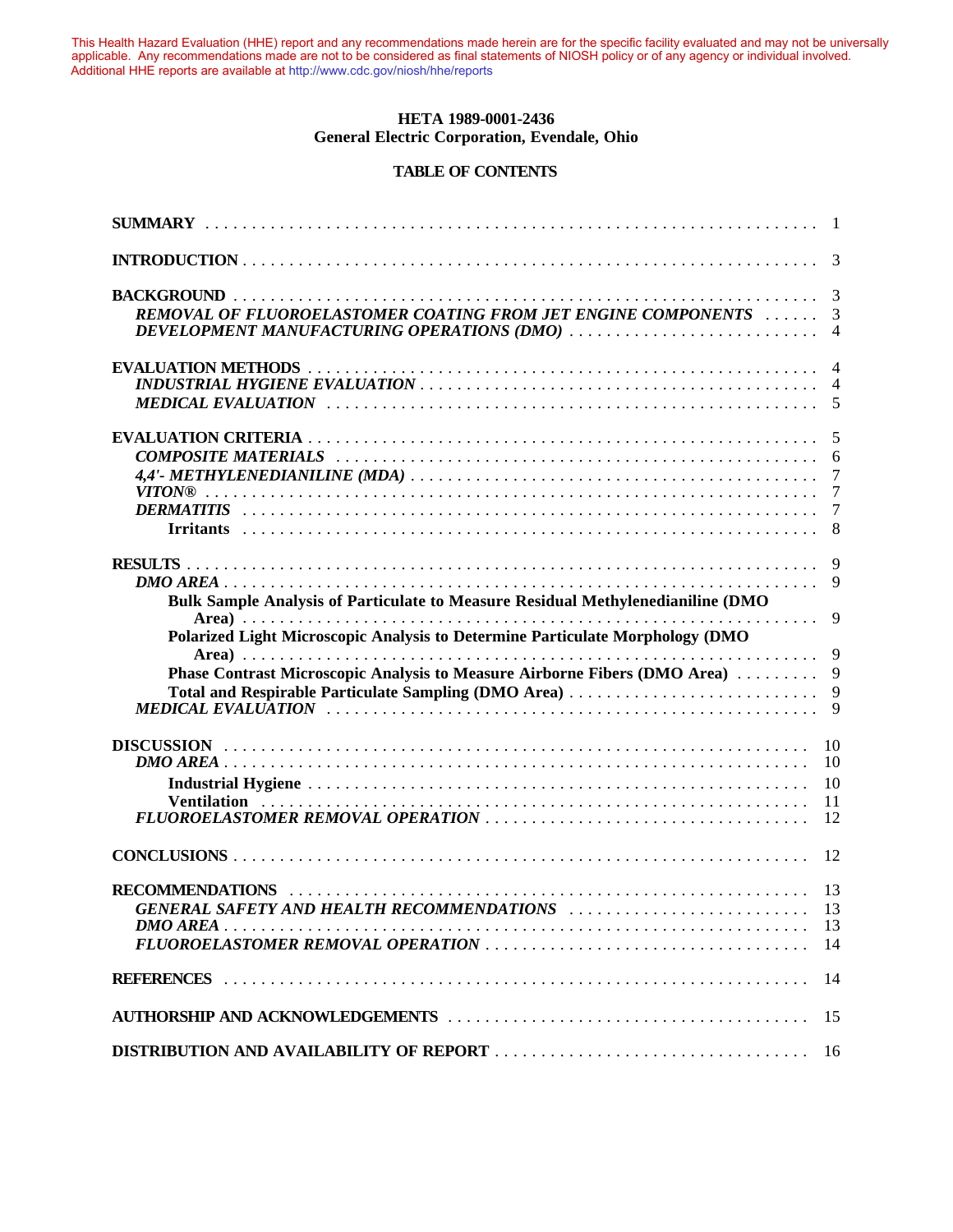### **HETA 89-0001-2436 NIOSH INVESTIGATORS: JULY 1994 GREGORY A. BURR, CIH GENERAL ELECTRIC CORPORATION EVENDALE, OHIO**

# **SUMMARY**

On September 27, 1988, the National Institute for Occupational Safety and Health (NIOSH) received a request from the United Auto Workers Local 647 for a health hazard evaluation (HHE) at General Electric (GE), Evendale, Ohio. The union was concerned with the removal of a fluoroelastomer coating from aircraft parts and the machining of prototype aircraft engine parts made of a graphite composite material. Specific union concerns at the fluoroelastomer operation included the adequacy of the existing standard operating procedures for removal of the coating, potential employee exposures during this removal operation, and the necessity for additional ventilation and housekeeping procedures. Employee concerns with the machining of aircraft parts made from a graphite composite included suspected cases of work-related dermatitis among workers in the Development Manufacturing Operations (DMO) area and the possible presence of unreacted methylenedianiline (MDA) in the cured graphite composite.

An initial industrial hygiene and medical survey was conducted on November 3, 1988. A follow-up medical survey was conducted on March 14, 1989, during which 31 employees, identified by union officials as having experienced skin problems in the DMO area, were interviewed. A follow-up industrial hygiene survey was conducted in the DMO area on August 25, 1989, to collect bulk samples of composite-based particulate and to conduct air sampling for airborne dust and fibers. Air sampling was not conducted at the fluoroelastomer removal operation.

No residual MDA was detected from an analysis of a bulk sample of graphite composite particulate (the limit of detection for this method was 0.8 parts per million [ppm], expressed in a weight to weight ratio). A bulk sample of composite particulate was analyzed by polarized light microscopy to determine dust morphology. The results indicated that the sample consisted mostly of black, opaque, elongated graphite fibers with a somewhat consistent diameter (approximately 8 micrometers). The fiber sides on undamaged pieces were smooth and parallel, while the terminations were somewhat pointed. The graphite fibers were embedded in parallel array in a matrix (the composite resin material). In one instance the texture of the matrix was serrated. Seven personal breathing-zone (PBZ) and general area (GA) air samples collected in the DMO area and analyzed by phase contrast microscopy (PCM) contained no airborne fibers. The limit of detection (LOD) for this sample set was 7 fibers per square millimeter. Concentrations of total and/or respirable particulate in the DMO area were very low, ranging from 0.01 to 0.06 milligrams per cubic meter  $(mg/m<sup>3</sup>)$  for respirable particulate and from 0.07 to  $0.17 \text{ mg/m}^3$  for total particulate. All of these results were well below the Occupational Safety and Health Administration (OSHA) Permissible Exposure Limit (PEL) of 5 mg/m<sup>3</sup> for respirable particulate and the Swedish exposure standard for composite dust of  $3 \text{ mg/m}^3$ .

Most interviewed employees had histories consistent with possible work-related skin disorders. These disorders consisted of pruritus (itching) and redness of the skin; the parts of the body most commonly affected were the hands and arms. Some workers also experienced rashes on the ankles, legs, and back of the neck, and on the face around the edges of respirators. One worker related that, upon coming home from work, his children developed rashes when they sat in a chair that he had sat in while wearing his work clothes. The rash-causing agent was suspected to be cured composite dust in most instances.

Employees who wore gloves felt that the gloves decreased the frequency of skin disorders. Some of the employees who wore sleeves and paper overalls provided by the company felt that this equipment decreased the frequency of skin disorders. However, most workers stated that the sleeves were a safety hazard, and that the composite dust penetrated the sleeves and overalls. Barrier creams and moisturizing lotions were used infrequently and respirators were worn occasionally.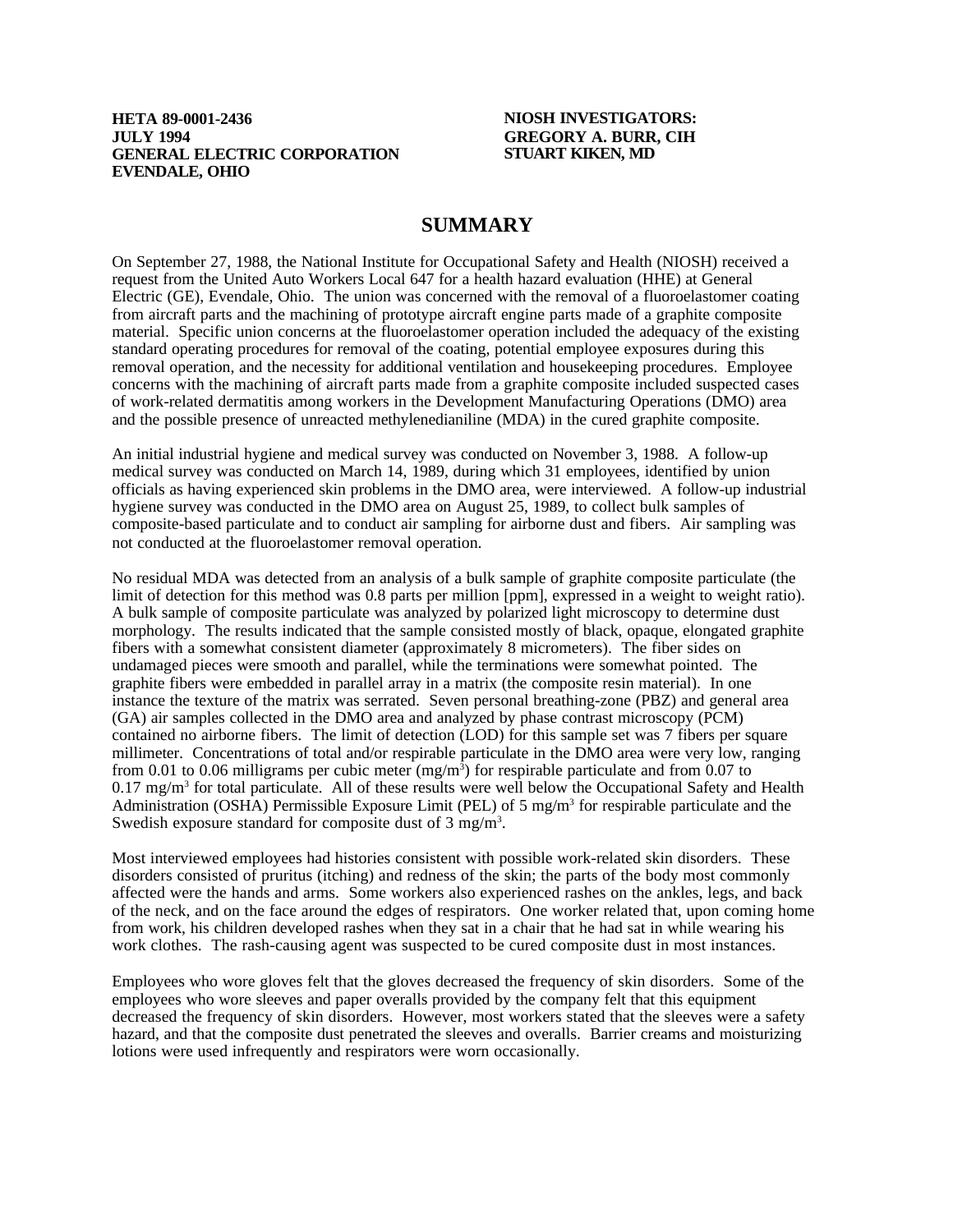NIOSH investigators have determined that a potential hazard existed to the exposed, unprotected skin from the handling of the graphite composite particulate. The morphology of the graphite fibers imbedded in the resin matrix suggests that mechanical irritation of the skin could be responsible for the itching and redness described by some of the workers in the DMO area. Some of the recommendations which have been made in this report include changes in the type of protective clothing used when handling or machining graphite composite parts and an increased use of local exhaust ventilation when machining composite components without the use of cutting fluids.

**KEYWORDS:** SIC 3724 (Aircraft engines and engine parts), PMR-15, composite, dermatitis, MDA, 4,4'-methylenedianiline, CAS No. 101-77-9, graphite.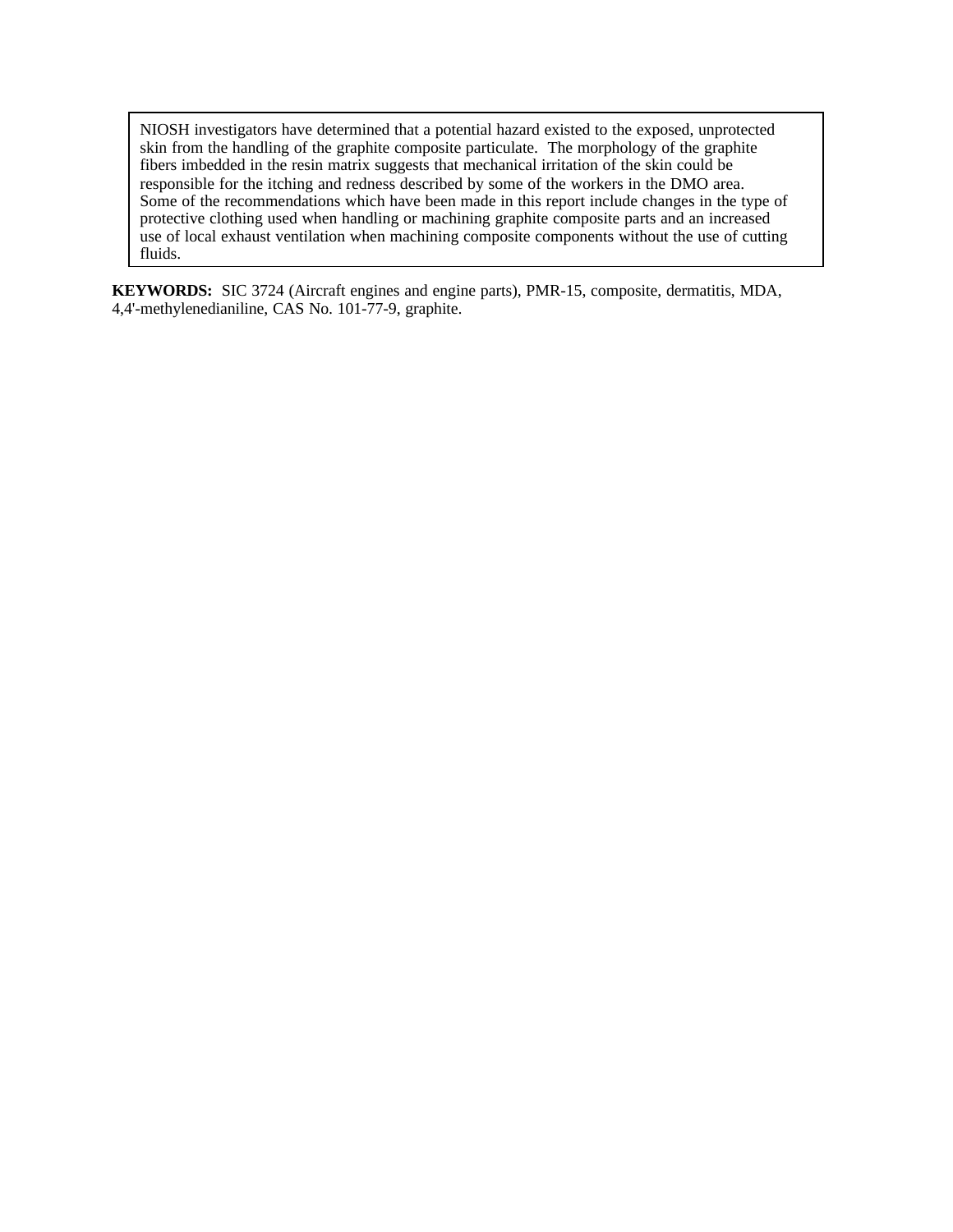# Page 4 - Health Hazard Evaluation Report No. 89-0001

# **INTRODUCTION**

On September 27, 1988, the National Institute for Occupational Safety and Health (NIOSH) received a health hazard evaluation (HHE) request from United Auto Workers Local 647, concerning two areas of the General Electric (GE) aircraft engine facility located in Evendale, Ohio. The request pertained to two operations: (1) the removal of Viton®, a fluoroelastomer coating covering some aircraft engine components; and (2) the grinding, milling, and cutting of PMR-15, a graphite composite material used in some prototype aircraft engine parts.

The union was specifically concerned about the adequacy of the existing GE standard operating procedures (SOPs) for removal of a fluoroelastomer coating, an activity which was performed on a very intermittent schedule. Specific union concerns included the possible exposure of workers other than the grinder (who wore a disposable half-mask respirator) in the immediate work area and whether the underlying metal alloy was also being removed during the grinding of the fluoroelastomer coating. Other union concerns included the necessity of installing local exhaust ventilation and developing procedures for safely cleaning the work area after the fluoroelastomer coating had been removed. On the subject of the PMR-15 graphite composite, the union was concerned about suspected cases of work-related dermatitis among employees in the Development Manufacturing Operations (DMO) and the presence (if any) of unreacted methylenedianiline (MDA) in the cured graphite composite.

An initial industrial hygiene and medical survey was conducted on November 3, 1988. A follow-up medical survey was conducted on March 14, 1989. A follow-up industrial hygiene survey was conducted in the DMO area on August 25, 1989.

# **BACKGROUND**

The GE-Evendale facility designs and manufactures jet engines for commercial and military use. Since this evaluation was limited to two departments (the removal of the fluoroelastomer coating from aircraft components and the machining of prototype graphite composite jet engine components in the DMO area), only these activities are described in detail.

### *REMOVAL OF FLUOROELASTOMER COATING FROM JET ENGINE COMPONENTS*

This operation was performed very infrequently. According to company and union representatives, some metal parts used in jet engines are covered with Viton®, a fluorinated synthetic rubber manufactured by Du Pont. Although no classified materials are handled in this operation, how the Viton® coating is actually attached to the metal engine components is classified. Because of Department of Defense (DOD) security requirements, the removal of the elastomeric coating was performed in a secure area with a minimal number of employees in the room. During the walk-through on November 3, 1988, no grinding was being done and, for DOD security reasons, the fluoroelastomer-coated engine parts were covered with tarpaulins.

Based on information provided by GE, the first step in salvaging or repairing Viton®-coated engine parts requires the removal of the fluoroelastomer coating. This is manually performed using small, hand-held grinders or sanders. According to company and union representatives, the grinding and sanding activities were precise and generally did not involve removal of a large amount of Viton®. Smoking was not permitted during the grinding and sanding of the coating and the machinists were required to wear a 3M® Model 9920 disposable respirator while grinding or sanding on the Viton®.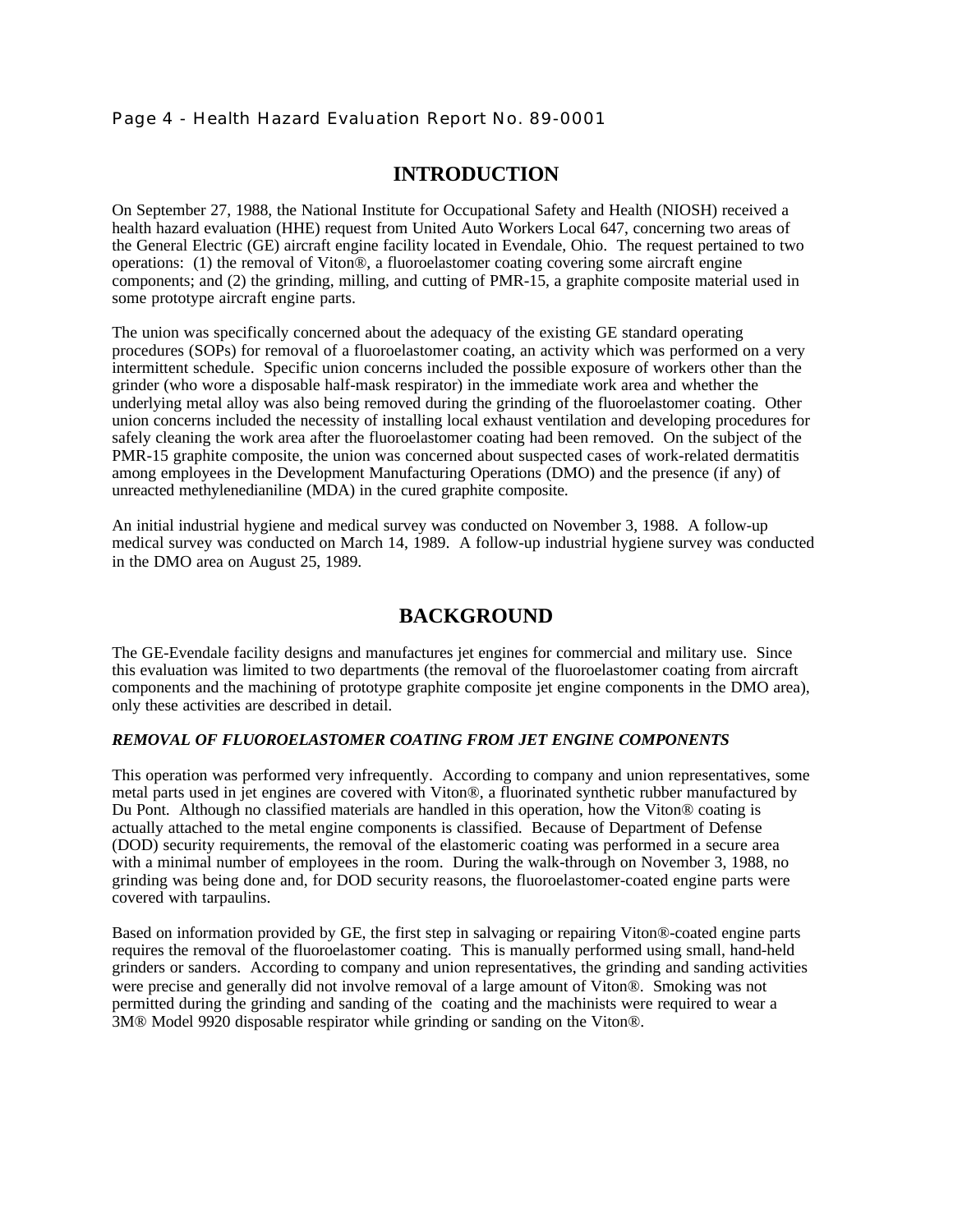# Page 5 - Health Hazard Evaluation Report No. 89-0001

### *DEVELOPMENT MANUFACTURING OPERATIONS (DMO)*

Employees in the DMO area machine a variety of prototype aircraft parts, some of which are made of a graphite composite material called PMR-15, a polyamide resin-based material manufactured by the Fiberite Corporation. The adjacent chart outlines the basic steps involved in producing the PMR-15 graphite composite and the subsequent manufacturing of engine components.

As of 1989, composite work accounted for approximately 10-15% of the work performed by DMO machinists. In a walk-through survey of the DMO operations area on

- 1. Extremely high purity (99.9%) carbon is woven in various widths ranging from 1 to 6 feet.
- 2. The carbon cloth is impregnated with PMR-15 resin (a polyamide resin precursor solution) and kept frozen with dry ice until used. It should be noted that Steps 1 and 2 were not performed at the Evendale facility.
- 3. After shipping to GE-Evendale, the frozen impregnated carbon sheets are thawed and then manually formed to create the composite aircraft parts. These formed parts are then autoclaved to set the resin. The forming and autoclaving of the uncured composite material was performed in a GE-Evendale laboratory that was not part of this evaluation.
- 4. The autoclaved (or cured) composite components are then transferred to the DMO area for final machining (such as grinding, drilling, and end milling).

November 3, 1988, cured PMR-15 composite material of varying shapes and sizes was being machined, both with and without the use of coolant. A large, moveable dust collector provided local exhaust ventilation (LEV) when the composite material was machined dry.

# **EVALUATION METHODS**

### *INDUSTRIAL HYGIENE EVALUATION*

Table 1 summarizes the sampling methods used in the DMO area to analyze bulk samples of cured PMR-15 composite particulate and to measure airborne dust and fiber levels in this department. For the fluoroelastomer removal operation, no air sampling was scheduled because this activity was performed so infrequently.

# *MEDICAL EVALUATION*

The medical survey conducted on March 14, 1989, consisted of private interviews with 31 current GE employees who had been identified by union officials as having experienced skin problems while working in the DMO area.

# **EVALUATION CRITERIA**

As a guide to the evaluation of the hazards posed by work place exposures, NIOSH field staff employ evaluation criteria for the assessment of a number of chemical (and physical) agents. The primary sources of environmental evaluation criteria for the work place are the following: **(1)** NIOSH Criteria Documents and Recommended Exposure Limits (RELs), **(2)** the U.S. Department of Labor, Occupational Safety and Health Administration (OSHA) Permissible Exposure Limits (PELs), and **(3)** the American Conference of Governmental Industrial Hygienists' (ACGIH) Threshold Limit Values®  $(TLVs).<sup>1,2,3</sup>$  The objective of these criteria for chemical agents is to establish levels of inhalation exposure to which the vast majority of workers may be exposed without experiencing adverse health effects.

Full-shift and shorter duration inhalation criteria are available depending on the specific physiologic properties of the chemical substance. Full-shift limits are based on the time-weighted average (TWA)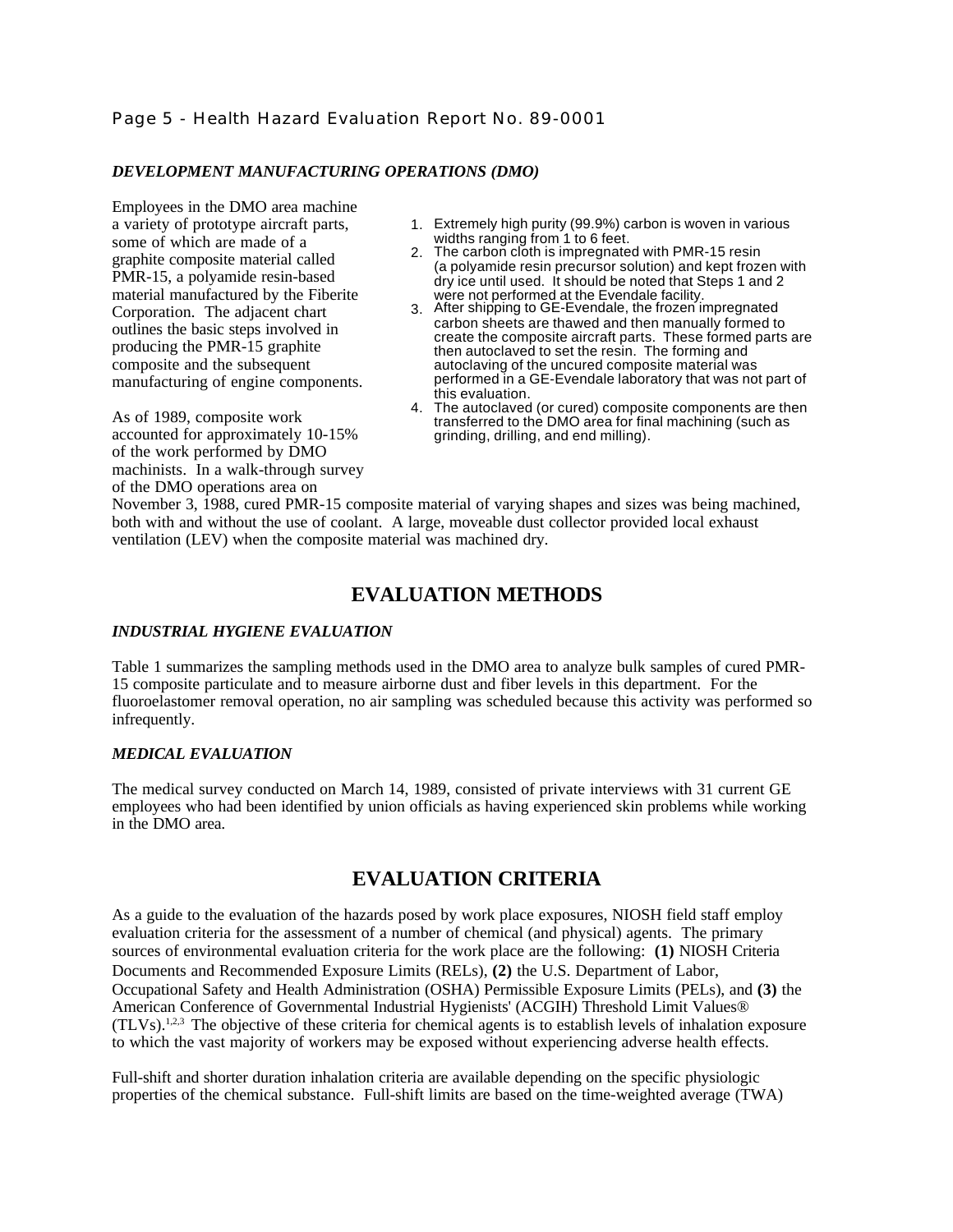# Page 6 - Health Hazard Evaluation Report No. 89-0001

airborne concentration of a substance that most workers may be repeatedly exposed to during a normal eight or 10-hour day, up to 40 hours per week for a working lifetime, without adverse effect. Some substances have recommended short-term exposure limits (STELs) or ceiling limits which are intended to supplement the full shift criteria where there are recognized irritative or toxic effects from brief exposures to high airborne concentrations. STELs are based on TWA concentrations over 15 minute time periods, whereas ceiling limits are concentrations which should not be exceeded even momentarily.

Occupational health criteria are established based on the available scientific information provided by industrial experience, animal or human experimental data, or epidemiologic studies. Differences between the NIOSH RELs, OSHA PELs, and ACGIH TLVs may exist because of different philosophies and interpretations of technical information. It should be noted that RELs and TLVs are guidelines, whereas PELs are standards which are legally enforceable. OSHA PELs are required to take into account the technical and economical feasibility of controlling exposures in various industries where the agents are present. The NIOSH RELs are primarily based upon the prevention of occupational disease without assessing the economic feasibility of the affected industries and as such tend to be conservative. A Court of Appeals decision vacated the OSHA 1989 Air Contaminants Standard in *AFL-CIO v OSHA,* 965F.2d 962 (11th Circuit, 1992); and OSHA is now enforcing the previous 1971 standards (listed as Transitional Limits in 29 CFR 1910.1000, Table Z-1-A).<sup>2</sup> However, some states which have OSHA-approved State Plans will continue to enforce the more protective 1989 limits. NIOSH encourages employers to use the 1989 limits or the RELs, whichever are lower.

It is important to note that not all workers will be protected from adverse health effects if their exposures are maintained below these occupational health exposure criteria. A small percentage may experience adverse health effects because of individual susceptibility, a pre-existing medical condition, previous exposures, and/or a hypersensitivity (allergy). In addition, some hazardous substances may act in combination with other work place exposures, or with medications or personal habits of the worker (such as smoking, etc.) to produce health effects even if the occupational exposures are controlled to the limit set by the evaluation criterion. These combined effects are often not considered by the chemical specific evaluation criteria. Furthermore, many substances are appreciably absorbed by direct contact with the skin and thus potentially increase the overall exposure and biologic response beyond that expected from inhalation alone. Finally, evaluation criteria may change over time as new information on the toxic effects of an agent become available. Because of these reasons, it is prudent for an employer to maintain worker exposures well below established occupational health criteria.

### *COMPOSITE MATERIALS*

Composite materials are combinations of resin systems and fibrous materials. Approximately half of all advanced composite resin systems are epoxy resin-based.<sup>4</sup> Other resin systems of importance include phenol-formaldehyde resins, isocyanate resins, and polyamide resins. The common fibrous materials used are fibrous glass and fiber reinforced graphite.<sup>4</sup>

There is a great deal of information on the health effects of various components of composite materials as they exist in the *uncured* state. Many of these components, such as formaldehyde and styrene, are irritants. Other ingredients, such as toluene diisocyanate, are allergens as well as irritants. Some composite agents, such as glycidyl ethers and MDA, have adverse systemic effects or are suspect human carcinogens.<sup>4</sup>

There is not much known, however, about the health effects of composite components as they exist in the *cured* state. Most research on the medical hazards of cured composite have involved investigations into possible pulmonary (lung) toxicity. Results from some studies suggest that the bulk of the composite dust is particulate in nature.<sup>5</sup> Results of morphological/chemical studies suggest that the composite dust is lower in desorbed and/or reactive decomposition products than most other plastic products, and that overexposure to decomposition products during activities such as milling, grinding, sanding, or drilling, is unlikely to occur.<sup>5</sup>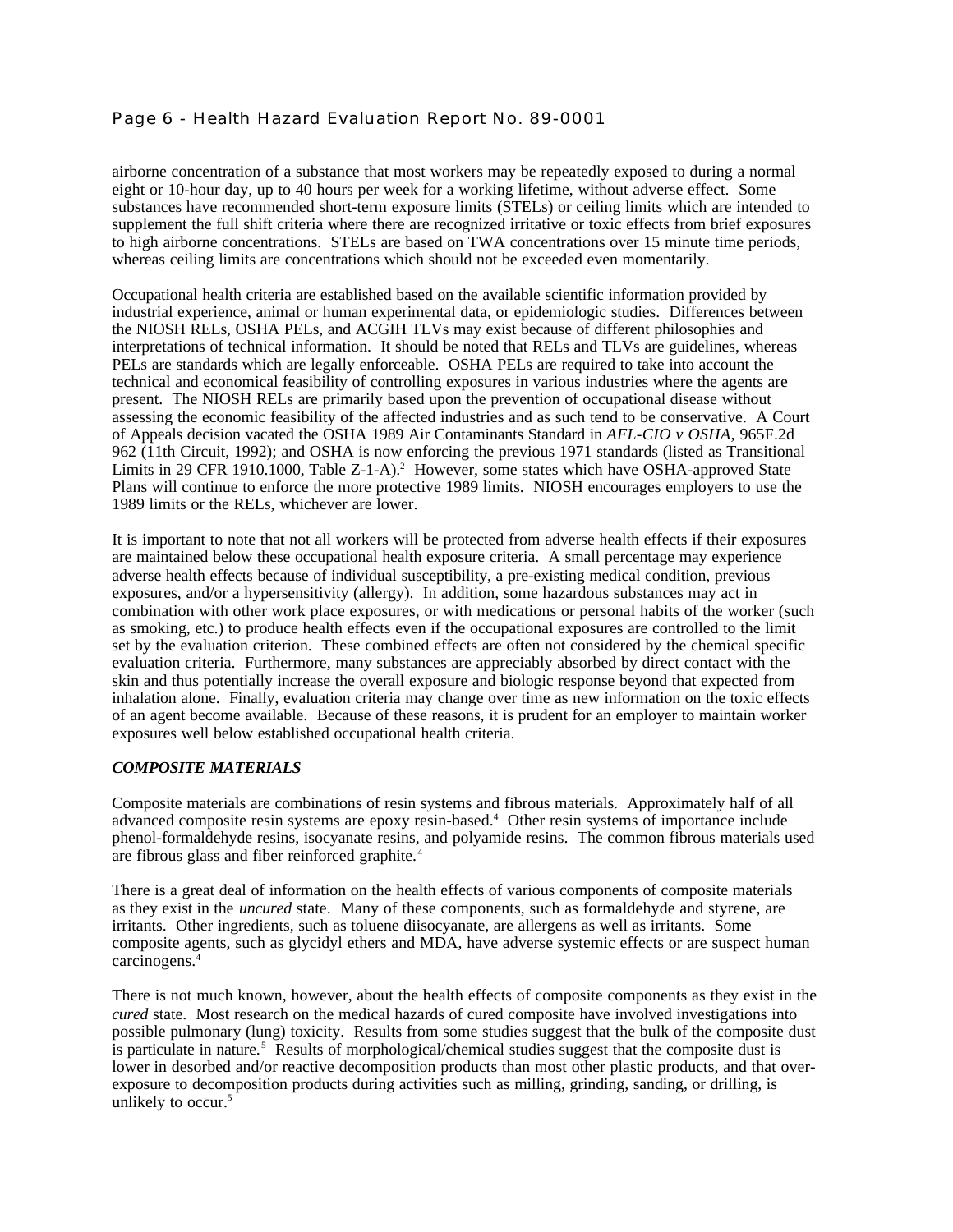# Page 7 - Health Hazard Evaluation Report No. 89-0001

Sweden is the only country that has established a standard for composite dust. This value, 3 milligrams per cubic meter (mg/m<sup>3</sup>) for total dust, includes "dust with or without fiberglass from set or non-set plastic material..."<sup>5</sup> Morphologically, composite dust has been compared more closely to epoxy dust than to natural graphite or fiberglass.<sup>5</sup>

The Material Safety Data Sheet (MSDS) supplied by the Fiberite Corporation for PMR-15 did not list any hazards associated with the cured product. However, a MSDS from Armco Inc. for a similar product that was also used by this GE facility stated that "in the unlikely event of exposure to high concentrations of resin vapors, eye, nasal, and respiratory irritation may result in some people" and that "hypersensitive individuals may experience dermatitis from dusts produced during the grinding, buffing, and cutting of fully cured resins."

### *4,4'- METHYLENEDIANILINE (MDA)*

Methylenedianiline is an aromatic amine curing agent used in the manufacture of the PMR-15 graphite composite material. Although residual MDA levels may vary with resin system and cure conditions, no free (unreacted) MDA is likely to be detected in the cured composite laminate.<sup>4</sup> In animal studies, chronic exposure to MDA caused liver and possible kidney damage. In observational occupational studies, MDA has been shown to cause liver damage (jaundice) in humans after oral or dermal exposure.<sup>6</sup> Based on the finding of thyroid and liver tumors in both sexes of rats and mice, the National Toxicology Program (NTP) determined MDA to be a carcinogen.<sup>7,8</sup> An epidemiological study of MDA-exposed workers has been conducted by NIOSH.<sup>9</sup> Among these exposed workers, an excess of bladder cancerrelated deaths over the expected proportion was found.

NIOSH considers MDA to be a suspect human carcinogen and recommends exposures be kept at the lowest feasible concentration.<sup>10</sup> The OSHA PEL for MDA is 10 parts per billion (10 ppb) as an 8-hour TWA, or a STEL of 100 ppb.<sup>11</sup> The ACGIH has adopted a TLV<sup>®</sup> for this chemical of 100 ppb for an 8hour TWA, with a notation that a significant contribution to a worker's overall exposure can occur by the cutaneous (skin and mucous membranes) route. The ACGIH also considers MDA to be a suspect human carcinogen.

### *VITON®*

Viton®, a fluorinated synthetic rubber manufactured by the Du Pont Company, is used in a variety of industrial applications as well as in personal protective equipment (such as gloves and aprons). Its physical appearance can be in the form of pellets, chips, and sheets. According to MSDS No. VIT006 supplied by Du Pont, Viton® has no hazardous components. While there are no OSHA PELs, NIOSH RELs, or ACGIH TLVs pertaining to Viton®, the Du Pont MSDS states that if Viton® is heated to temperatures above 600°F, decomposition products such as hydrogen fluoride (HF) and perfluoroolefins may be formed.

# *DERMATITIS*

Skin rashes are the most commonly reported occupational illness. Approximately 95% are due to "contact dermatitis." This is a kind of rash that results from chemicals or other substances coming into direct contact with the skin. There are two major types of contact dermatitis, those caused by "irritants" and those caused by "allergens." An irritant is a substance, usually a chemical, that damages the skin at the point of contact. Any chemical, in sufficient concentration and under the right conditions, can cause irritation. An allergen is a substance, usually a chemical, that causes damage to the skin by inducing an "allergic reaction." Only certain chemicals are allergens, and only a small proportion of workers are susceptible to them.

Based on the results obtained from employee interviews and from analyses of air and bulk material samples, NIOSH investigators concluded that allergens were not responsible for the dermatitis problems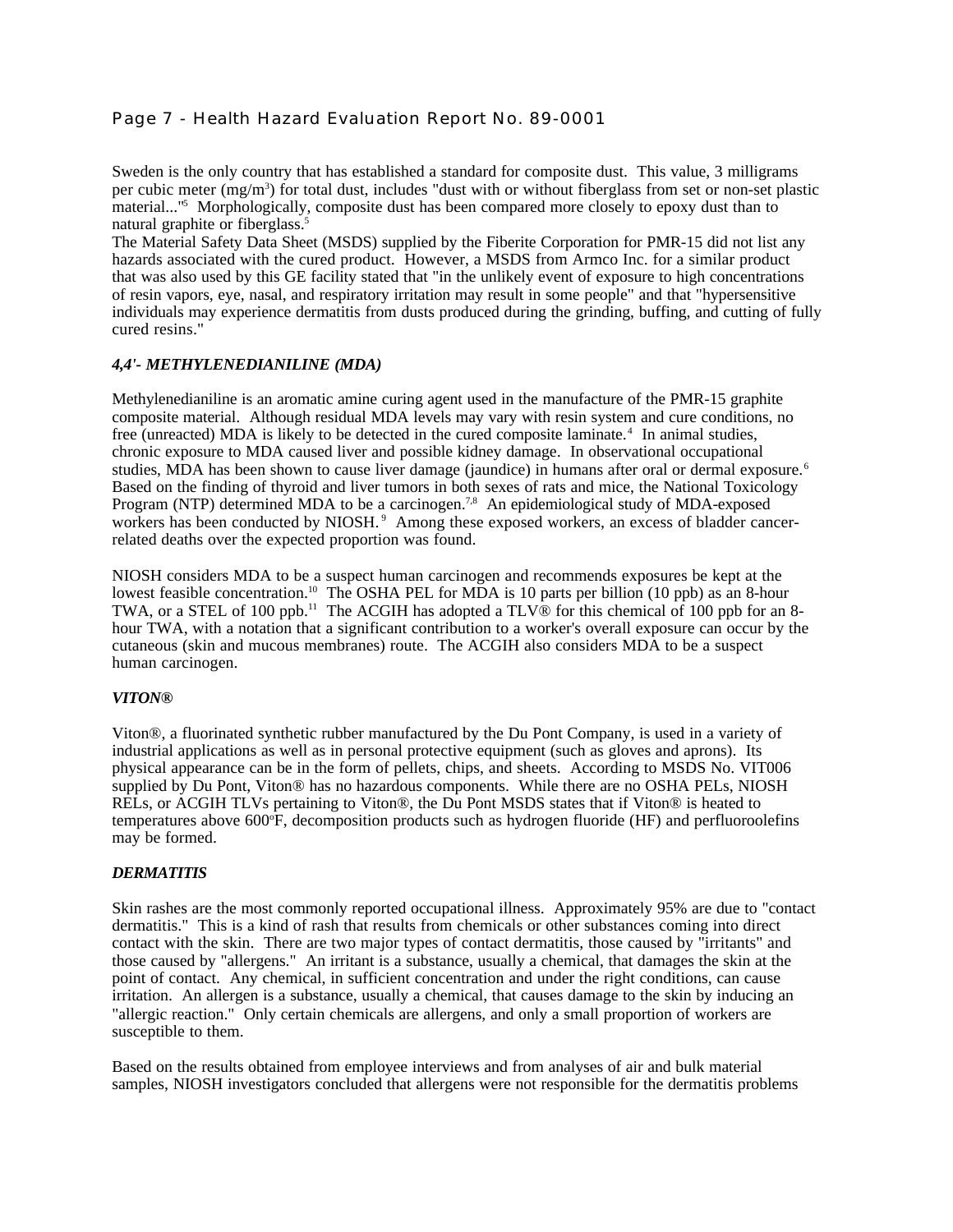# Page 8 - Health Hazard Evaluation Report No. 89-0001

experience among DMO workers. For this reason, allergens are not discussed in further detail in this report. The following section, however, discusses irritants.

### *Irritants*

An irritant is a substance, usually a chemical, that damages the skin at the point of contact. Almost any chemical, in sufficient concentration and under the right conditions, can cause irritation. "Strong irritants are intrinsically damaging, corrosive substances that rapidly injure anyone's skin immediately following contact. Mild (or moderate) irritants are less toxic substances that in normal usage cause irritation in only a small percentage of exposed persons."<sup>12</sup>

Workers are especially susceptible to irritants when their skin: (1) has lacerations (even small ones, into which irritant materials can enter), (2) is subject to friction (such as that which occurs when operating grinding machines and other equipment), and (3) is covered with clothing that has been contaminated with irritant chemicals. Working in environments in which there is excessive heat or low humidity also facilitates the development of rashes.

In irritant dermatitis, initially the skin turns red. Soon thereafter, small, oozing blisters and "bumps" appear. After several days, crusts and scales form. Stinging, burning, and itching may accompany the rash. If there is no further contact with the irritant, the rash disappears in 1-3 weeks. In chronic cases, workers develop hardening, discoloration, and cracking of the skin.

Exposed areas of the skin, such as hands and forearms, which have the greatest contact with irritant chemicals, are most commonly affected. The backs and sides of the fingers, hands, and forearms are especially susceptible. (Palms, which are protected by a particularly strong layer of skin, are usually spared.) If the irritant gets on clothing, it produces rashes at areas of greatest contact, such as the anterior thighs, upper back, armpits, and feet. Irritant dust produces rashes at areas where dust accumulates and is held in contact with the skin, such as under the collar and belt, at the tops of shoes, and in flexural areas (i.e., areas that bend, such as the front of the elbow and the back of the knee). Irritants may also be transferred to the genitalia (by the hands), and rashes may appear in areas that are not thoroughly cleaned, such as under rings and between fingers. Irritant dermatitis does not usually spread to parts of the body other than those in direct contact with the offending substance.

# **RESULTS**

### *DMO AREA*

### *Bulk Sample Analysis of Particulate to Measure Residual Methylenedianiline (DMO Area)*

An analysis of the graphite composite bulk sample for residual MDA determined that the amount of MDA present *was less* than the limit of detection (LOD) for the method (the LOD is 0.8 parts per million  $[ppm]$ ), expressed in a weight to weight (w/w) ratio. The limit of quantitation (LOQ) for this analysis was 2.4 ppm (w/w).

### *Polarized Light Microscopic Analysis to Determine Particulate Morphology (DMO Area)*

A bulk sample of composite particulate was analyzed by polarized light microscopy (PLM) to determine dust morphology. The results indicated that the sample consisted mostly of black, opaque, elongated fibers that were likely graphite. The diameter was a very consistent 8 micrometers (varying by no more that 0.75 micrometers from particle to particle). The sides on undamaged fibers were smooth and parallel, while the terminations were somewhat pointed. The graphite fibers were embedded in parallel array in a matrix (the composite resin material). In one instance the texture of the matrix was serrated.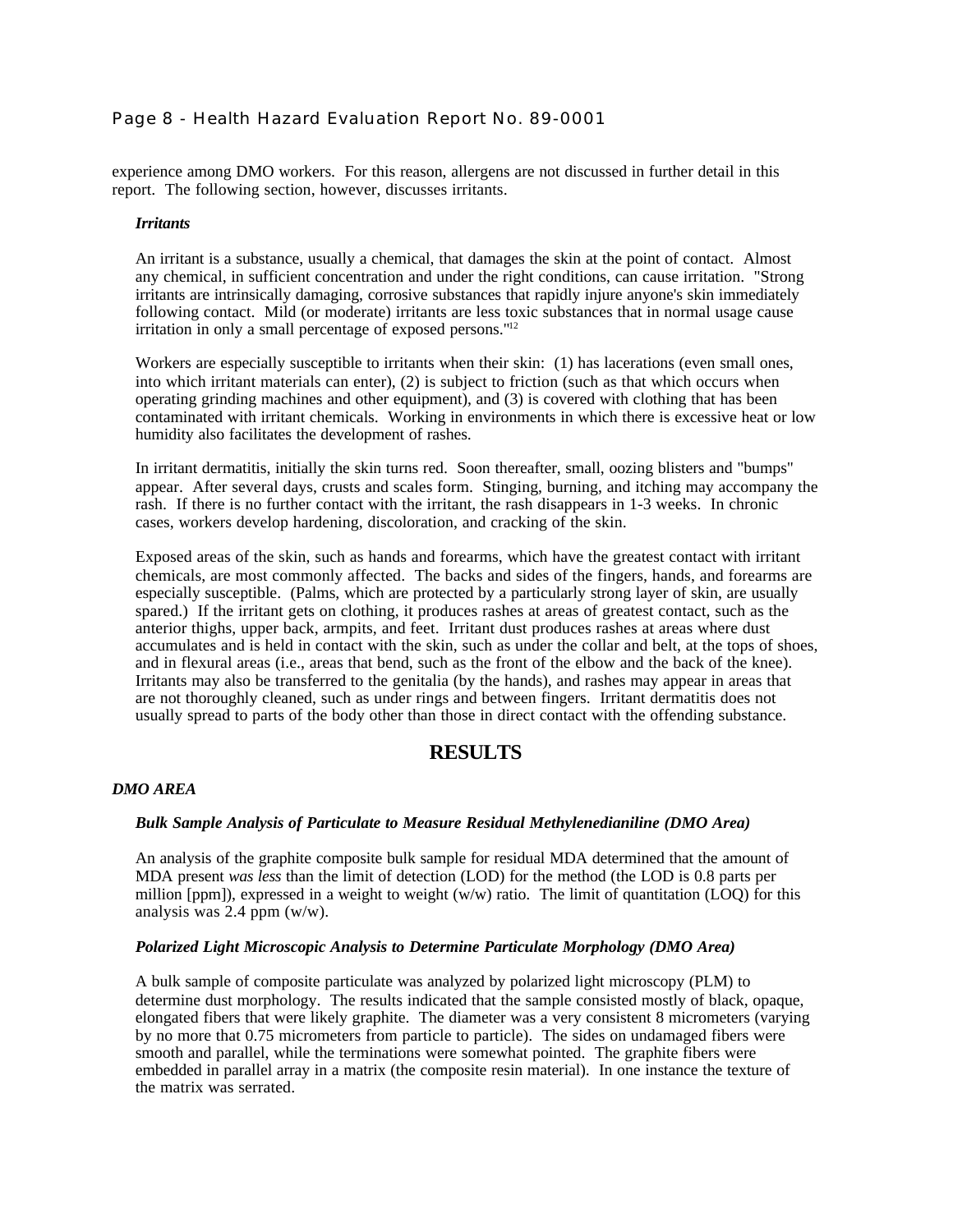# Page 9 - Health Hazard Evaluation Report No. 89-0001

### *Phase Contrast Microscopic Analysis to Measure Airborne Fibers (DMO Area)*

The results of seven personal breathing-zone (PBZ) and general area (GA) air samples collected in the DMO area and analyzed by phase contrast microscopy (PCM) are shown in Table 2. No airborne fibers were detected in any of these samples. The LOD and LOQ for this sample set were 7 fibers per square millimeter (f/mm<sup>2</sup>) and 100 f/mm<sup>2</sup>, respectively.

### *Total and Respirable Particulate Sampling (DMO Area)*

The results from the six PBZ and GA air samples collected for total and/or respirable particulate are shown in Table 3. The concentrations were very low, ranging from 0.01 to 0.06 mg/m<sup>3</sup> for respirable particulate and from 0.07 to 0.17 mg/m<sup>3</sup> for total particulate. All of these results were well below the OSHA PEL of 5 mg/m<sup>3</sup> for respirable particulate and the Swedish exposure standard for composite dust of  $3 \text{ mg/m}^3$ .

### *MEDICAL EVALUATION*

Interviews conducted on March 14, 1989, with 31 employees identified by union officials as having experienced skin problems yielded the following information:

- < Some employees had histories consistent with possible work-related skin disorders.
- < The disorders consisted of pruritus (itching) and redness of the skin.
- < The parts of the body most commonly affected were the hands and arms. Some workers also experienced rashes on the ankles, legs, and back of the neck, and on the face around the edges of respirators. One worker related that, upon coming home from work, his children developed rashes when they sat in a chair that he had sat in while wearing his work clothes.
- < The rash-causing agent was suspected by the affected employees to be cured composite dust.
- < Some employees also complained that they frequently got splinters from handling cured composite, and that these splinters were difficult to remove.

The following observations were noted concerning personal protective equipment and barrier creams:

- < Some employees who wore gloves felt that they decreased the frequency of skin disorders. Most said that gloves were very difficult to use because they presented a safety hazard and because the nature of the work required employees to frequently "feel what they were working on." One person commented that thin surgical gloves were not practical because they ripped easily. Another person commented that composite dust "seemed to go right through" cloth gloves.
- < Some employees wore sleeves and paper overalls provided by the company and felt that they decreased the frequency of skin disorders. Most said that sleeves were a safety hazard, and that the composite dust penetrated the sleeves and overalls.
- < Barrier creams and moisturizing lotions were used infrequently.
- < Respirators were worn occasionally.
- < In general, the gloves, barrier creams, and lotions were not readily available.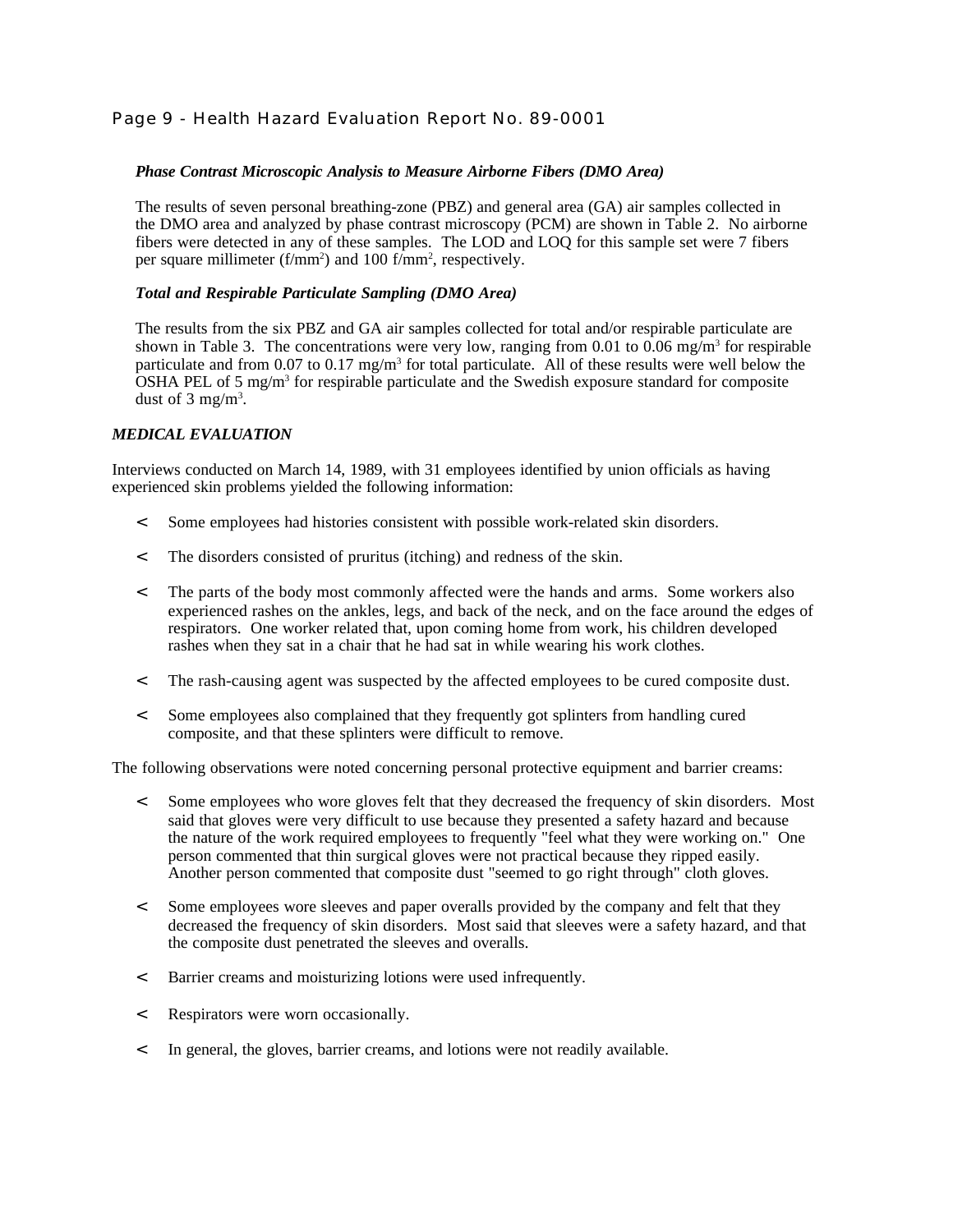### Page 10 - Health Hazard Evaluation Report No. 89-0001

# **DISCUSSION**

### *DMO AREA*

### *Industrial Hygiene*

The results of the air sampling did not identify employee exposures which exceeded any NIOSH, OSHA, or ACGIH exposure criteria. For example, the particulate generated from the machining of cured PMR-15 composite parts did not contain any residual, unreacted MDA. This is consistent with the information provided by GE management that the amount of residual MDA in cured PMR-15 composites had been continually reduced, through manufacturing and quality control improvements, since this operation was first introduced in the Evendale plant. A morphological examination of the particulate generated by machining on composite components revealed that it contains carbon fibers of a somewhat uniform diameter (approximately 8 micrometers). This finding is consistent with other researchers who have found fibers from cured composite materials typically ranging in size from 7 to 8 micrometers in diameter.<sup>13</sup> Only fibers with diameters of less than 3.5 micrometers are considered respirable (small enough to enter the lungs).<sup>14</sup> Levels of total and respirable dust were well below the OSHA PELs for "nuisance" particulates. If compared to the more stringent Swedish composite dust standard of  $3 \text{ mg/m}^3$ , the particulate levels in the DMO area on the day of sampling were still very low.

Perhaps of more significance are the remaining results obtained from the morphological examination of the composite particulate. The microscopic analysis revealed that the

terminations of the individual fibers were often somewhat pointed. Additionally, in several particulate samples the matrix (the resin holding the fibrous composite together) had a serrated texture. These findings suggest that the sharp points and serrated edges observed on some of the fibers and the matrix could be capable of causing the skin irritation described by some DMO machinists.

### The GE-SOP for

machining cured composites in the DMO area is summarized in the adjacent chart.

#### *Ventilation*

A portable LEV system was available for use whenever composite parts were machined "dry" (without coolant). During this evaluation only one portable LEV system was located in the DMO area. According to DMO employees, there were occasions where several composite were machined at the same time. Under these circumstances dry machining of composite parts could be performed without the benefit of LEV. SOP for Machining Cured Composites

#### *Vacuum Used:*

- 
- ! Coolant is not be used. ! Personal protective devices such as face mask, protective clothing, etc., are optional.

#### *Vacuum Not Used:*

- **Part must be flooded with coolant.**
- Face mask (respirator) is mandatory. Personal protective equipment other than face mask is optional.
- Spray mist is not acceptable on cured composites.
- 
- *Waste Cured Composites:* ! Place in 55 gallon steel drum with plastic liner and label "waste cured
	- composites." ! Drum is to be stored at Building 500 dump station near COL A-26.

- *Procedure for Securing Face Mask:* ! Foreman will fill out form GT-9219 "Request for Respirator" for each employee. ! Send employee to dispensary for instruction on use of respirator and type
	- (3M® 9920 dust-fume mask, IME crib # 2s420445). Nurse will sign form and
	- give form back to employee. ! Employee then takes form to nearest crib to get respirators.
	- ! Protective clothing and gloves are available from the DMO crib or facility crib.

#### *Adjacent Areas:*

If personnel in areas adjacent to machining on cured composites are getting cured composite dust on them, they can get respirators or protective clothing.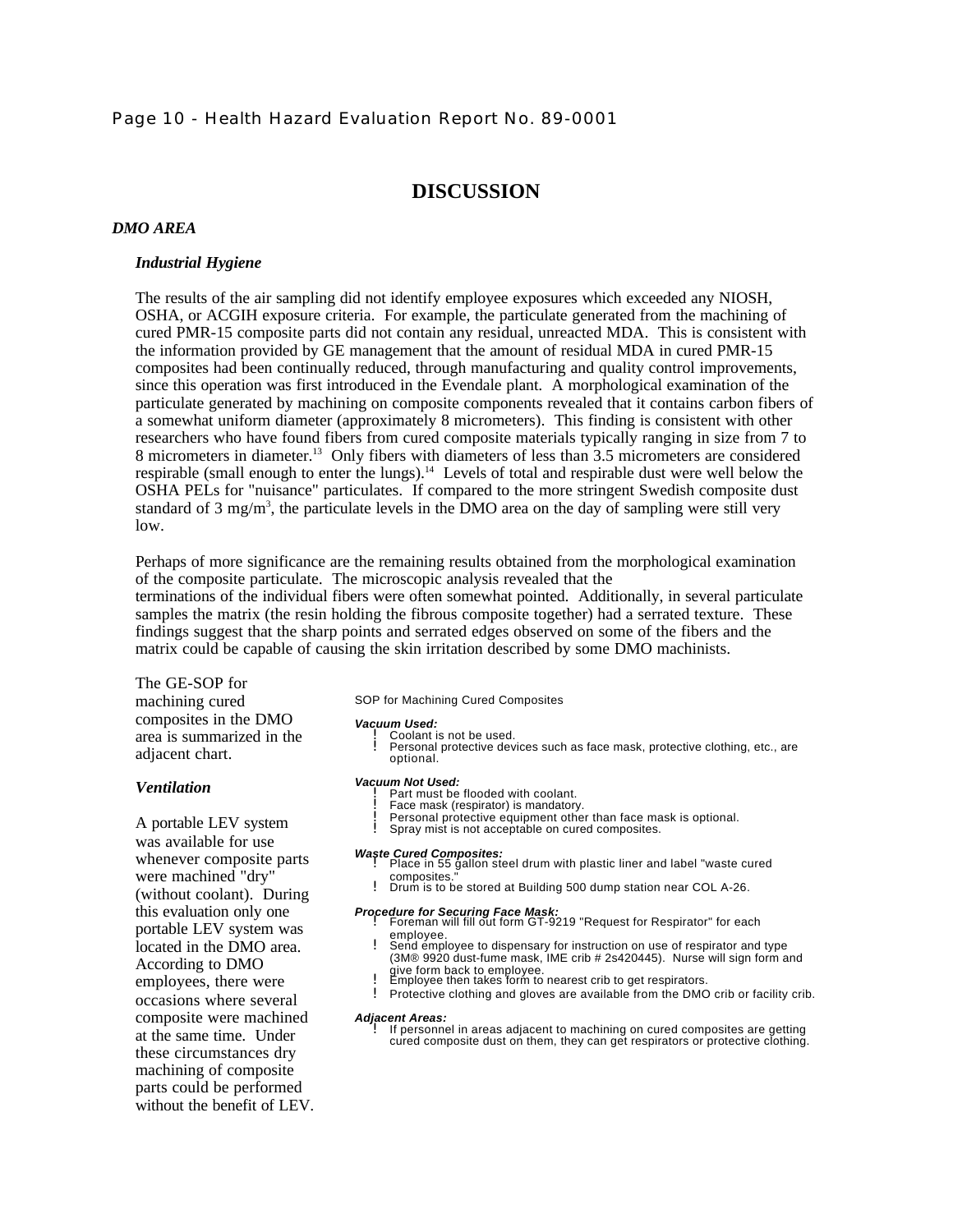# Page 11 - Health Hazard Evaluation Report No. 89-0001

Spot checks (using ventilation smoke tubes) of the portable LEV system on milling machines nos. 10189 and 19444 in the DMO area revealed excellent capture of particulate during machining operations. A panel fan (used for personal cooling) positioned near a horizontal boring machine (no. 10434), however, created very turbulent air which disrupted the LEV effectiveness on the machines in this area.

### *FLUOROELASTOMER REMOVAL OPERATION*

Based on information contained in the MSDS provided by the Du Pont Company, along with description of the coating removal process provided by management and workers, it would appear that employee exposures during this activity would be minimal, assuming that the Viton® coating is not heated to above  $200^{\circ}$ C (392 $^{\circ}$ F). According to Du Pont, hydrogen fluoride (HF) could be present as a decomposition product if Viton® is heated above  $200^{\circ}$ C without adequate ventilation. Since the actual removal operation was not observed during this survey, the company should conduct air monitoring to characterize exposures. The air sampling recommendations contained in this report were selected based on the possible decomposition products from heating Viton® and the possibility of removing metal (along with the Viton® coating) during sanding. This exposure assessment would document whether a respirator should be used by employees when removing the coating.

# **CONCLUSIONS**

The morphological examination of the particulate generated during the machining of prototype composite aircraft engine components in the DMO area revealed individual fibers which were often somewhat pointed. In addition, these fibers were imbedded in a resin matrix which, in several instances, had a serrated texture. These findings suggest that the symptoms described by DMO employees could be a result of mechanical irritation to the skin and other surfaces exposed to the composite particulate.

Personal protective equipment in the DMO area, while generally available, was not always satisfactory. For example, according to some DMO employees, the cloth work gloves worn were not effective in preventing skin contact with the composite particulate. Barrier creams were used infrequently. Finally, some of the DMO workers stated that the composite dust penetrated the protective arm sleeves and coveralls provided by the company.

The portable LEV system used on some of the machines in the DMO area which handled composite parts appeared effective (based on a visual examination during this survey). However, the use of panel fans did reduce the effectiveness of the LEV in at least one instance.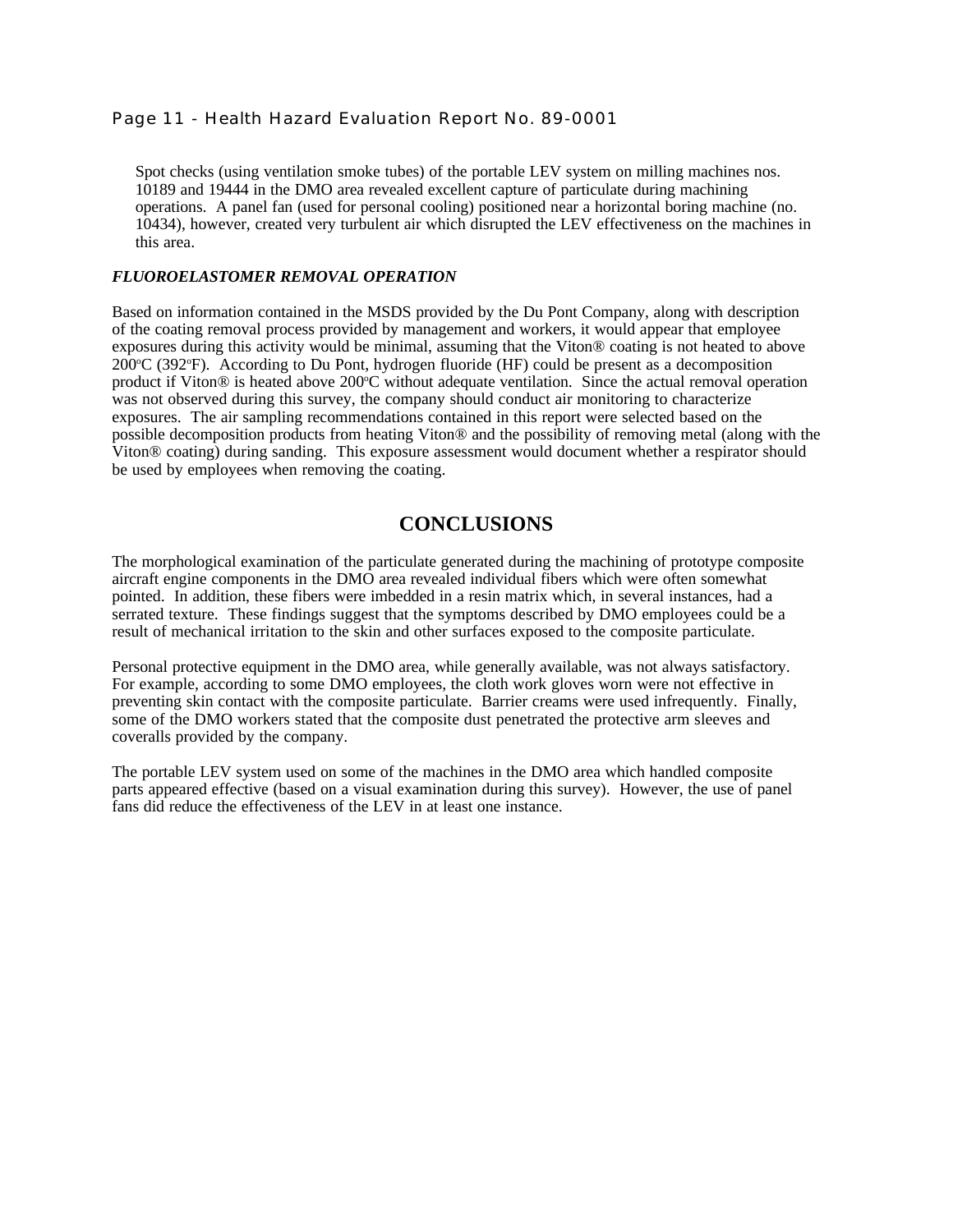# Page 12 - Health Hazard Evaluation Report No. 89-0001

# **RECOMMENDATIONS**

## *GENERAL SAFETY AND HEALTH RECOMMENDATIONS*

Appendix A contains information on the use of skin cleaners, protective clothing, and barrier creams. In addition, the following recommendations would be applicable in any situation where employees are handling materials which may cause skin irritation or sensitization.

- 1. Workers should be periodically educated about the effects of the chemicals which they work with and the types of work practices that will minimize their exposure to them.
- 2. Good factory housekeeping should be emphasized.
- 3. Any skin problem should be immediately reported to the medical department.

### *DMO AREA*

- 1. Gloves should be worn at all times when handling or machining composite components to minimize skin contact with the potentially irritating particulate. Based on responses from the workers in the DMO area, cotton or cloth gloves were insufficient in protecting their skin from the graphite particulate. To increase the protection from the particulate, a nitrile-laminated fabric may be preferable. These gloves, available from a variety of manufacturers, are flexible, allowing employees to "feel their work."
- 2. Protective coveralls and sleeve protectors should be worn if particulate contamination on the clothing is determined to be a significant problem. During the employee interviews conducted by NIOSH in March 1989, one worker related that his children had developed rashes when they sat in a chair that he had sat in while wearing his work clothing. Disposable protective garments that "breathe", such as Comfort-Gard I® (manufactured by the Scott Paper Company), KleenGuard® (manufactured by Kimberly-Clark), and Durafab® (manufactured by Durafab), offer an effective, tear-resistant barrier against particulates and liquids.
- 3. The use of floor, wall, or ceiling-mounted panel fans (used primarily for operator comfort) should be discouraged since the air turbulence generated by these fans can reduce LEV effectiveness.
- 4. If dry machining on composite materials will involve more than one machine at a time, additional LEV systems should be purchased for the DMO area. An alternative to the portable LEV system currently in use would be to flood the composite part with synthetic coolant during machining to reduce dust levels.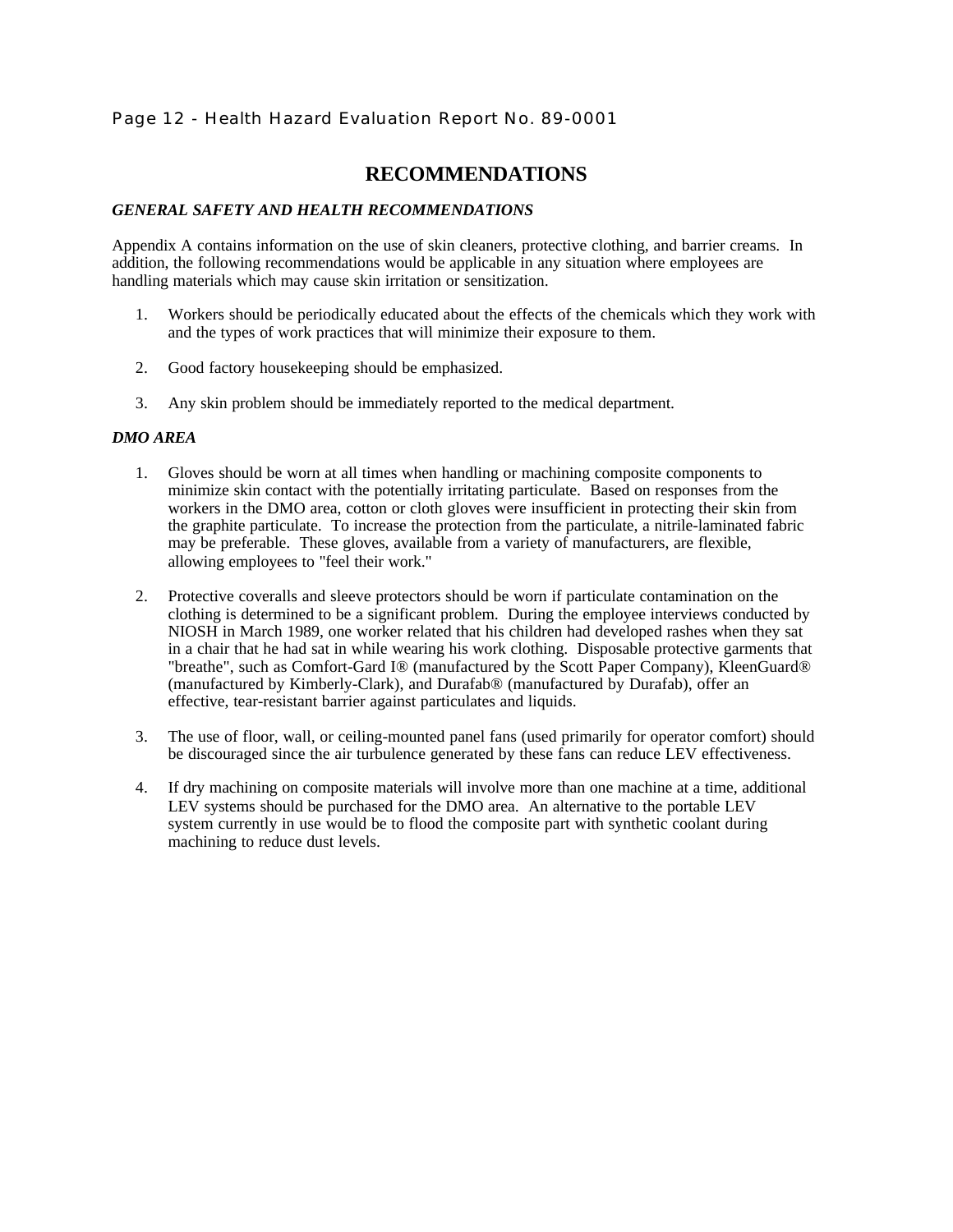# Page 13 - Health Hazard Evaluation Report No. 89-0001

# *FLUOROELASTOMER REMOVAL OPERATION*

- 1. Based on information obtained during this evaluation, we recommend that GE conduct PBZ and GA air sampling for inorganic acids (specifically HF), metals, and both total and respirable particulate when Viton® is being removed with a grinder or sander. Although overexposures are not anticipated based on a description of this process, this monitoring would serve to objectively characterize worker exposures. The NIOSH Sampling and Analytical Methods appropriate for each sample category are as follows:
	- a. Inorganic acids (including hydrofluoric acid) by NIOSH Method No. 7903.
	- b. Metals (including nickel, chromium, and cobalt) by NIOSH Method No. 7300.
	- c. Respirable and/or total particulate by NIOSH Methods Nos. 0500 and 0600.
- 2. Based on the results from personal breathing-zone air samples collected during the Viton® removal operation, the requirement for the operator to wear a respirator while sanding or grinding on the fluoroelastomer coating can be reevaluated.

# **REFERENCES**

- 1. CDC [1988]. NIOSH recommendations for occupational safety and health standards 1988. Atlanta, GA: U.S. Department of Health and Human Services, Public Health Service, Centers for Disease Control, National Institute for Occupational Safety and Health. MMWR 37 (supp. S-7).
- 2. Code of Federal Regulations [1989]. 29 CFR 1910.1000. Washington, DC: U.S. Government Printing Office, Federal Register.
- 3. ACGIH [1992]. Threshold limit values and biological exposure indices for 1992-1993. Cincinnati, OH: American Conference of Governmental Industrial Hygienists.
- 4. SACMA [1989]. Safe handling of advanced composite materials components: health information. Published by the Suppliers of Advanced Composite Materials Association, Arlington, VA.
- 5. Bourcier DR [1989]. Exposure evaluation of composite materials with emphasis on cured composite dust. Applied Industrial Hygiene (Special Issue), Cincinnati, OH. Vol. 12 (pp. 40-46).
- 6. Kopelman H, et al [1966]. The epping jaundice. British Journal of Medicine, Volume 1:514-516.
- 7. Lamb JC, et al [1986]. Carcinogenesis studies of 4,4': methylenedianilinedihydrochloride given in drinking water to F344/N rats and B6C3F1 mice. Journal of Toxicology and Environmental Health, Vol. 18:325-337.
- 8. NTP [1986]. Toxicology and carcinogenesis studies of dichloromethane (methylene chloride)(CAS No. 75-09-2) in F344/N rats and B6C3F1 mice (inhalation studies). National Toxicology Program Technical Report No. 306.
- 9. NIOSH [1982]. Health hazard evaluation report no. 82-146-1388, Boeing Vertol Company, Philadelphia, PA. Cincinnati, OH: U.S. Department of Health and Human Services, Public Health Service, Centers for Disease Control, National Institute for Occupational Safety and Health.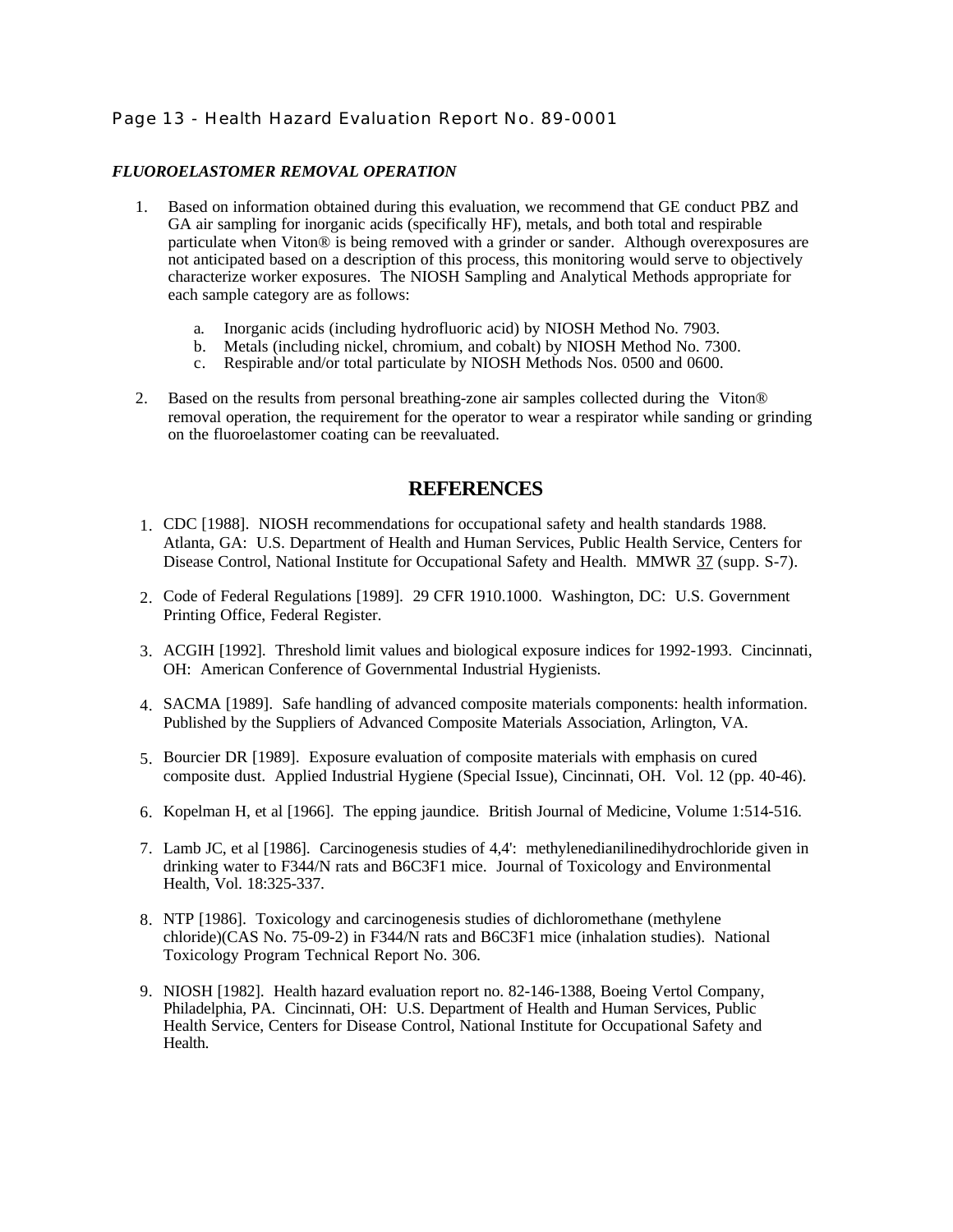# Page 14 - Health Hazard Evaluation Report No. 89-0001

- 10. CDC [1992]. NIOSH recommendations for occupational safety and health: compendium of policy documents and statements. Atlanta, GA: U.S. Department of Health and Human Services, Public Health Service, Centers for Disease Control, National Institute for Occupational Safety and Health, DHHS (NIOSH) Publication No. 92-100.
- 11. Code of Federal Regulation [1993]. 29 CFR 1910.1050. Methylenedianiline. Washington, DC: U.S. Department of Labor, Occupational Safety and Health Administration, U.S. Government Printing Office.
- 12. Adams R [1983]. Occupational skin diseases. Grune and Stratton, New York, New York.
- 13. Thomson SA [1989]. Toxicology of carbon fibers. Proceedings of the Conference on Occupational Health Aspects of Advanced Composite Technology in the Aerospace Industry 164- 176. National Technical Information Service. Springfield, Virginia.

# **AUTHORSHIP AND ACKNOWLEDGEMENTS**

Report Prepared by: Gregory A. Burr, C.I.H. Supervisory Industrial Hygienist Industrial Hygiene Section

> Stuart Kiken, MD Medical Officer Medical Section

Originating Office: Hazard Evaluations and Technical Assistance Branch Division of Surveillance, Hazard Evaluations and Field Studies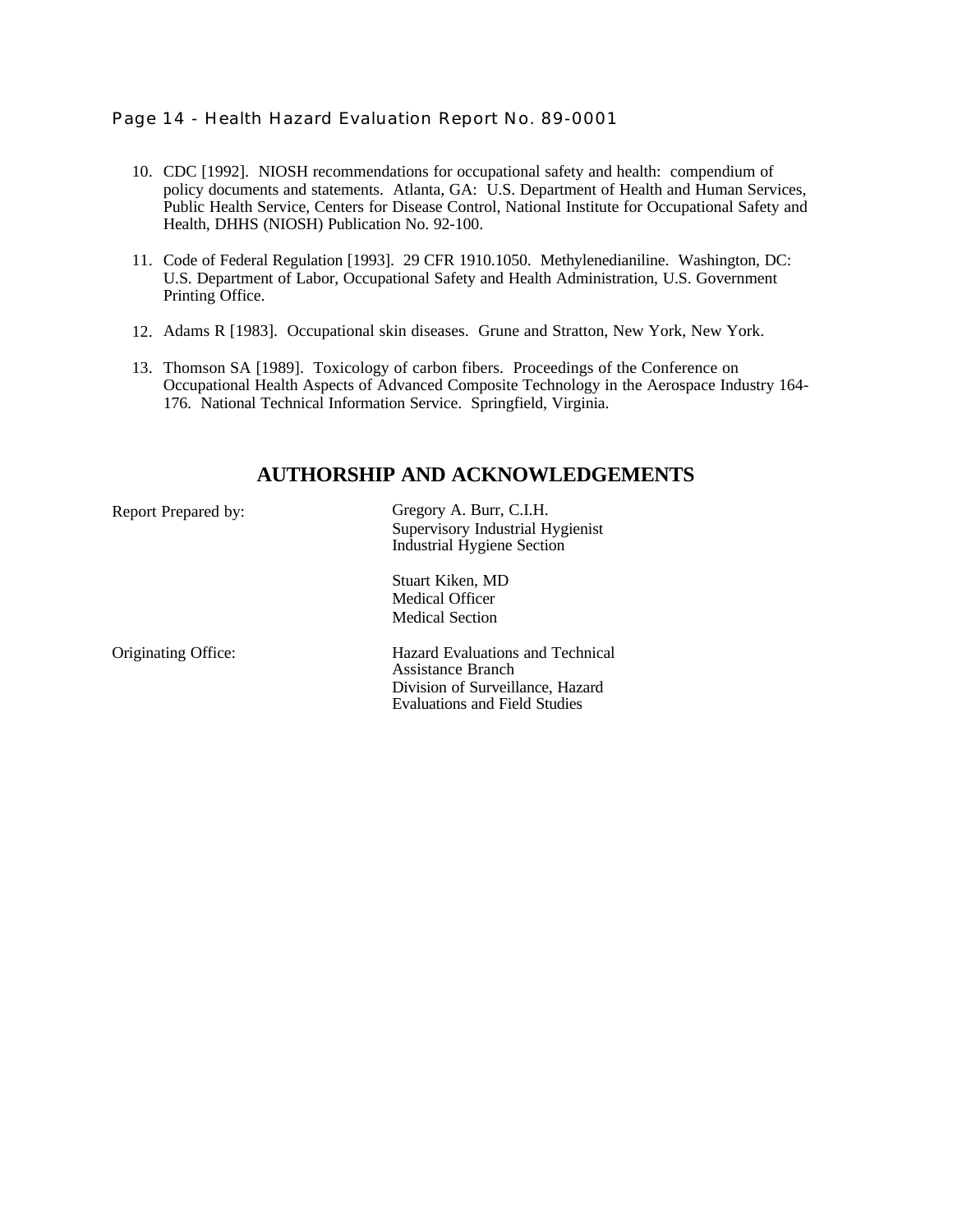# Page 15 - Health Hazard Evaluation Report No. 89-0001

# **DISTRIBUTION AND AVAILABILITY OF REPORT**

Copies of this report may be freely reproduced and are not copyrighted. Single copies of this report will be available for a period of 90 days from the date of this report from the NIOSH Publications Office, 4676 Columbia Parkway, Cincinnati, Ohio 45226. To expedite your request, include a selfaddress mailing label along with your written request. After this time, copies may be purchased from the National Technical Information Service, 5285 Port Royal Road, Springfield, VA 22161. Information regarding the NTIS stock number may be obtained from the NIOSH Publications Office at the Cincinnati address.

Copies of this report have been sent to:

- 1. General Electric, Evendale, Ohio<br>2. UAW Local 647. Evendale, Ohio
- 2. UAW Local 647, Evendale, Ohio
- 3. IAM Local 912, Evendale, Ohio
- 4. OSHA Region V

**For the purpose of informing affected employees, copies of this report shall be posted by the employer in a prominent place accessible to the employees for a period of 30 calendar days.**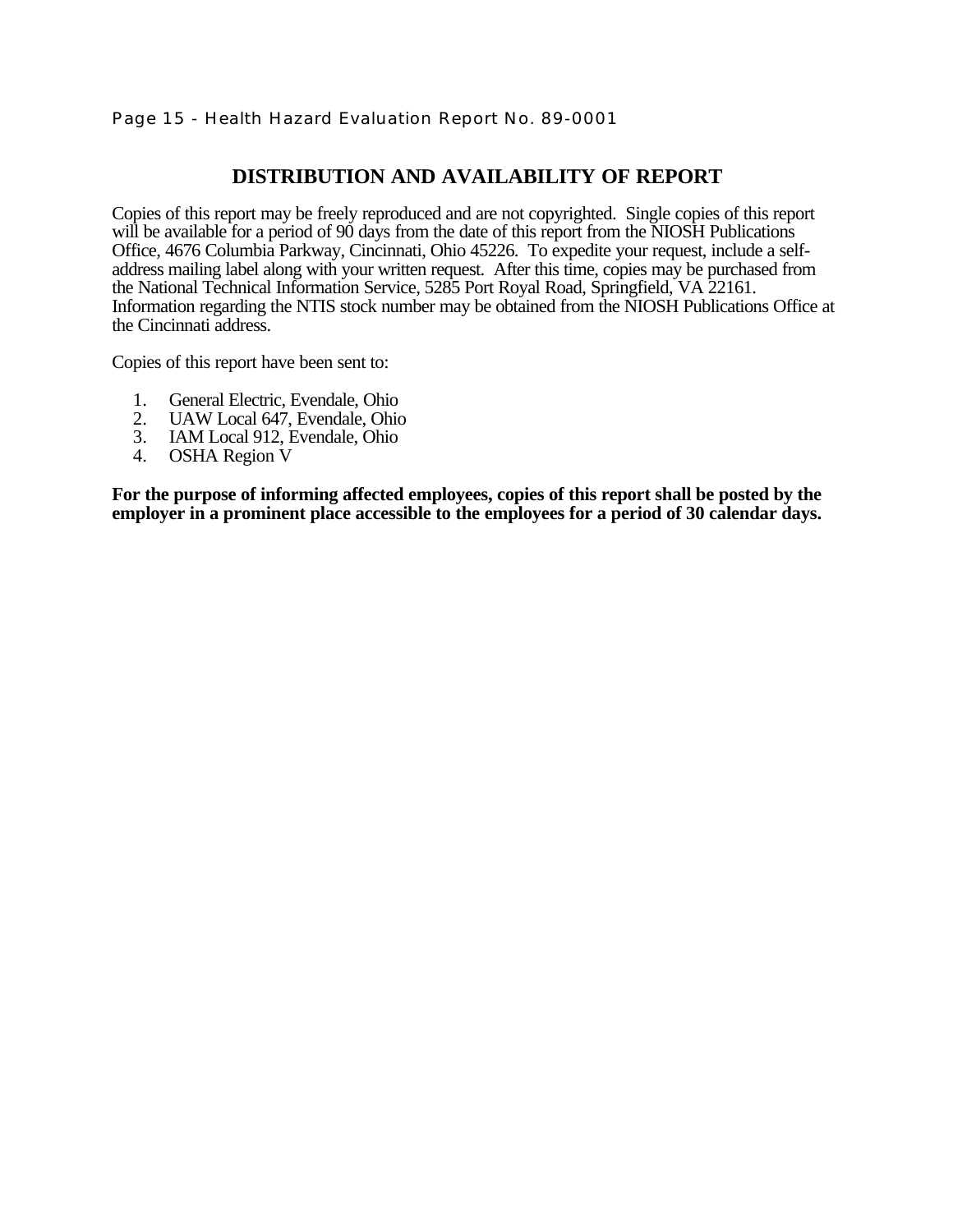#### **Table 1 Sampling and Analytical Methods General Electric, Evendale, Ohio HETA #89-0001**

| <b>Sampling Method</b><br>(NIOSH Method No.<br>where applicable)                                                                         | <b>Collection Device</b>                                                       | <b>Sampling Flow</b><br>Rate                                                       | <b>Analytical Method</b>                                                                                                                                                                                                                                                                                                                                           | <b>Comments</b>                                                                                                                                                 |
|------------------------------------------------------------------------------------------------------------------------------------------|--------------------------------------------------------------------------------|------------------------------------------------------------------------------------|--------------------------------------------------------------------------------------------------------------------------------------------------------------------------------------------------------------------------------------------------------------------------------------------------------------------------------------------------------------------|-----------------------------------------------------------------------------------------------------------------------------------------------------------------|
| Fiber Count using Phase<br><b>Contrast Microscopy</b><br>(NIOSH Method No.<br>7400)                                                      | 37 mm mixed cellulose-ester<br>filters, 0.8 micron pore size                   | $2.0 \text{ lpm}$                                                                  | Analysis of filters by phase contrast microscopy (PCM) to count<br>total fibers.                                                                                                                                                                                                                                                                                   | Sample preparation and analyses were<br>done following procedures outlined in<br>NIOSH Method No. 7400. A Zeiss PCM.<br>with a magnification of 400X, was used. |
| Microscopic analysis of<br>graphite composite<br>particulate by<br>Polarized Light<br>Microscopy                                         | Bulk sample of PMR-15<br>graphite composite dust<br>obtained from the DMO area | Not Applicable                                                                     | A portion of the dust was immersed in a Cargille liquid to<br>enhance contrast and then mounted on a glass slide. No<br>mechanical mixing of any kind was done so as not to alter the<br>true particulate morphology. The dust samples were analyzed at<br>a variety of magnifications and light types on an Olympus PLM.                                          | Photomicrographs (in slide format) were<br>made of the magnified images.                                                                                        |
| Determination of residual<br>MDA from graphite<br>composite particulate                                                                  | Bulk sample of PMR-15<br>graphite composite dust<br>obtained from the DMO area | Not Applicable                                                                     | NIOSH Sampling and Analytical Method No. 5029 for MDA was<br>modified to test for residual MDA in the particulate from the<br>cured PMR-15 composite. The modification involved extracting<br>the bulk samples with 8 mL of a 0.1 N methanolic sodium<br>hydroxide. After agitation for 1 hour in a sonic bath, the samples<br>were filtered and analyzed by HPLC. | The bulk samples of composite particulate<br>were obtained from the DMO area<br>following machining on PMR-15<br>composite parts.                               |
| Gravimetric analysis for<br>total particulate<br>(NIOSH Method No.<br>0500) and for respirable<br>particulate (NIOSH<br>Method No. 0600) | Tared, 37 mm PVC filters, 5<br>micron pore size                                | 3.0 lpm (for total<br>particulate)<br>$1.7$ lpm (for<br>respirable<br>particulate) | Gravimetric analysis for total particulate                                                                                                                                                                                                                                                                                                                         |                                                                                                                                                                 |

Abbreviations and Comments:

- lpm = liters of air per minute UNES and MDA = Methylenedianiline<br>
DMO = Development Manufacturing Operations<br>
MDA = Methylenedianiline<br>
PMR-15 = A polyamide resin-b PMR-15 = Development Manufacturing Operations PMR-15 = A polyamide resin-based graphite composite<br>PVC = Polyvinyl chloride PVC = Polyvinyl chloride PVC = Polyvinyl chloride PVC = Polyvinyl chloride
- 
- -
- $HPLC = High performance liquid chromatography$

Source for analytical methods:

Eller PM, ed. [1989]. NIOSH manual of analytical methods. 3rd rev. ed. Cincinnati, OH: U.S. Department of Health and Human Services, Public Health Service, Centers for Disease Control, National Institute for Occupational Safety and Health, DHHS (NIOSH)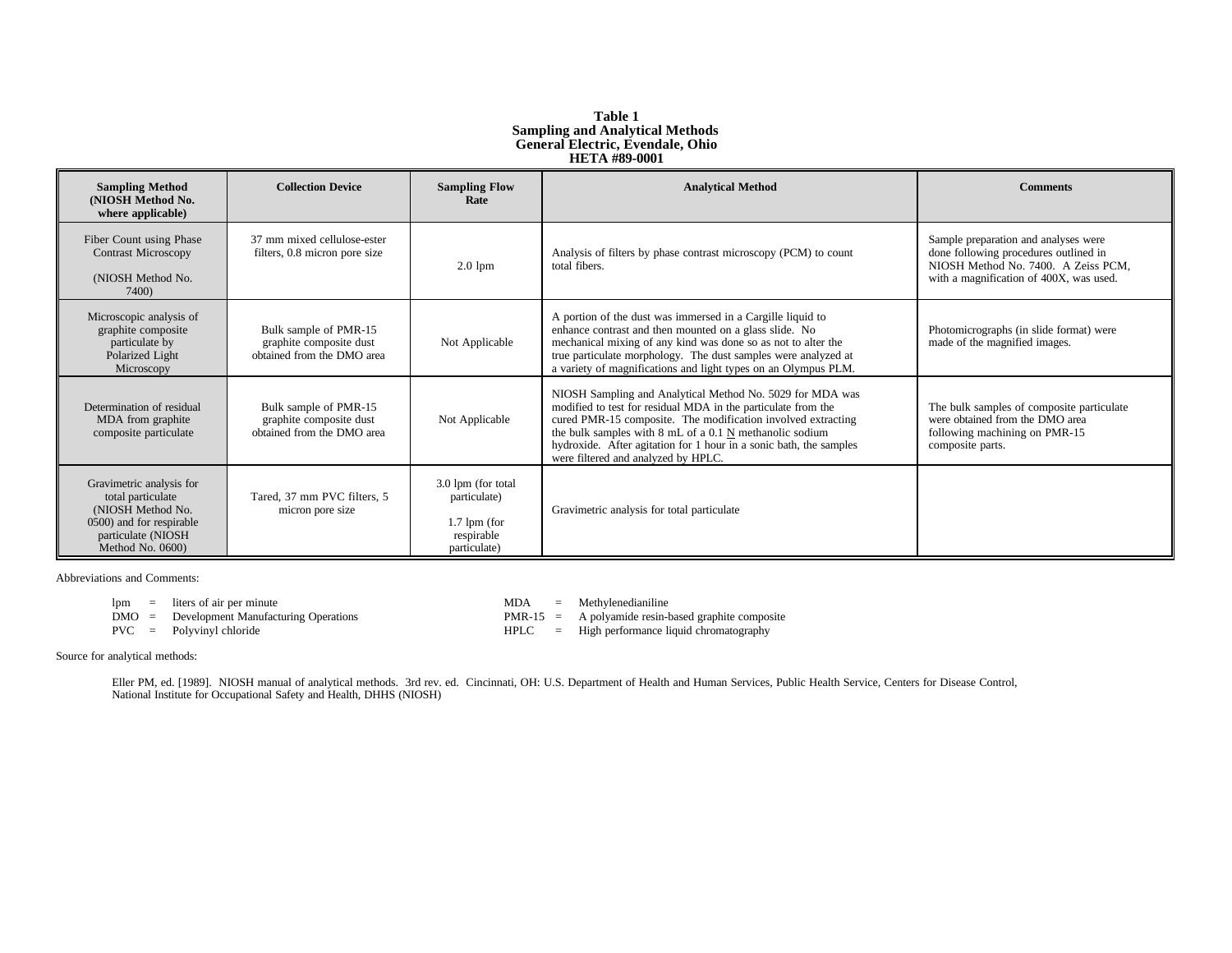#### **Table 2 Microscopic Analysis of Air Samples Collected in Development Manufacturing Operations Plant: General Electric, Evendale, Ohio Date: August 25, 1989 HETA #89-0001**

| Sample<br>No.                                                                                                                                                                                                                                                                                                                                                                                                     | <b>Sampling Location</b>                                                    | Sample<br>Type       | Sampling Period    | Sampling<br><b>Flow Rate</b> | Particulate<br>Loading | Fibers per square<br>millimeter $(f/\text{mm}^2)$ | <b>General Comments</b>                                                                                    |
|-------------------------------------------------------------------------------------------------------------------------------------------------------------------------------------------------------------------------------------------------------------------------------------------------------------------------------------------------------------------------------------------------------------------|-----------------------------------------------------------------------------|----------------------|--------------------|------------------------------|------------------------|---------------------------------------------------|------------------------------------------------------------------------------------------------------------|
| 25163                                                                                                                                                                                                                                                                                                                                                                                                             | Operator of Machine No. 10420, Vertical<br>Turret Lathe                     | <b>PBZ</b>           | 0756 to 1409       | $2.0$ lpm                    | Moderate               | <b>ND</b>                                         | Operator was wearing a 3M Model 9920<br>Respirator                                                         |
| 25423                                                                                                                                                                                                                                                                                                                                                                                                             | Area between columns A-22 and A-23                                          | <b>GA</b>            | 0810 to 1443       | $2.01$ pm                    | Moderate               | <b>ND</b>                                         | General area sample                                                                                        |
| 25184                                                                                                                                                                                                                                                                                                                                                                                                             | Operator of Machine No. 10434, Horizontal<br>Boring Mill                    | PBZ                  | 0817 to 1109       | $2.0$ lpm                    | Moderate               | ND                                                | Operator was wearing a Tyvek® shirt<br>and using a 3M 9920 respirator                                      |
| 25195                                                                                                                                                                                                                                                                                                                                                                                                             | Operator of Machine No. 10189, Milling<br>Machine                           | PBZ                  | 0836 to 0841       | $2.0$ lpm                    | Extremely<br>Light     | <b>ND</b>                                         | Counter boring one composite grommet<br>pad. Operator using LEV at the point of<br>dust generation.        |
| 25197                                                                                                                                                                                                                                                                                                                                                                                                             | Operator of Machine No. 10433, Horizontal<br>Boring Mill (HBM)              | <b>PBZ</b>           | 0907 to 1411       | $2.0$ lpm                    | Light                  | Trace                                             | Drilling and tapping on a composite aft<br>case. Used "portable" LEV system with<br>flexible exhaust duct. |
| 25153                                                                                                                                                                                                                                                                                                                                                                                                             | Near column D-31, on top of storage cabinet<br>near Machine No. 10433 (HBM) | <b>GA</b>            | 0857 to 1425       | $2.0$ lpm                    | Moderate               | <b>ND</b>                                         | General area sample near the horizontal<br>boring mill                                                     |
| 25164                                                                                                                                                                                                                                                                                                                                                                                                             | Near column D-36, on top of work bench near<br>Machine No. 10433 (HBM)      | <b>GA</b>            | 0904 to 1422       | $2.0$ lpm                    | Moderate               | <b>ND</b>                                         | General area sample near the horizontal<br>boring mill                                                     |
|                                                                                                                                                                                                                                                                                                                                                                                                                   |                                                                             |                      |                    |                              |                        |                                                   |                                                                                                            |
|                                                                                                                                                                                                                                                                                                                                                                                                                   | Limit of Detection                                                          |                      | 7 fibers per $mm2$ |                              |                        |                                                   |                                                                                                            |
|                                                                                                                                                                                                                                                                                                                                                                                                                   | Limit of Quantitation                                                       | 100 fibers per $mm2$ |                    |                              |                        |                                                   |                                                                                                            |
| Abbreviations:<br><b>PBZ</b><br>Personal breathing-zone air sample<br>= Concentration below the minimum detectable concentration<br>liters of air per minute<br>$lpm =$<br>$\equiv$<br><b>ND</b><br>General Area air sample<br>GA.<br>$\equiv$<br>Local exhaust ventilation<br>Between the minimum detectable and minimum quantifiable concentrations<br>$LEV =$<br>Trace<br>$=$<br>square millimeter<br>$mm^2$ = |                                                                             |                      |                    |                              |                        |                                                   |                                                                                                            |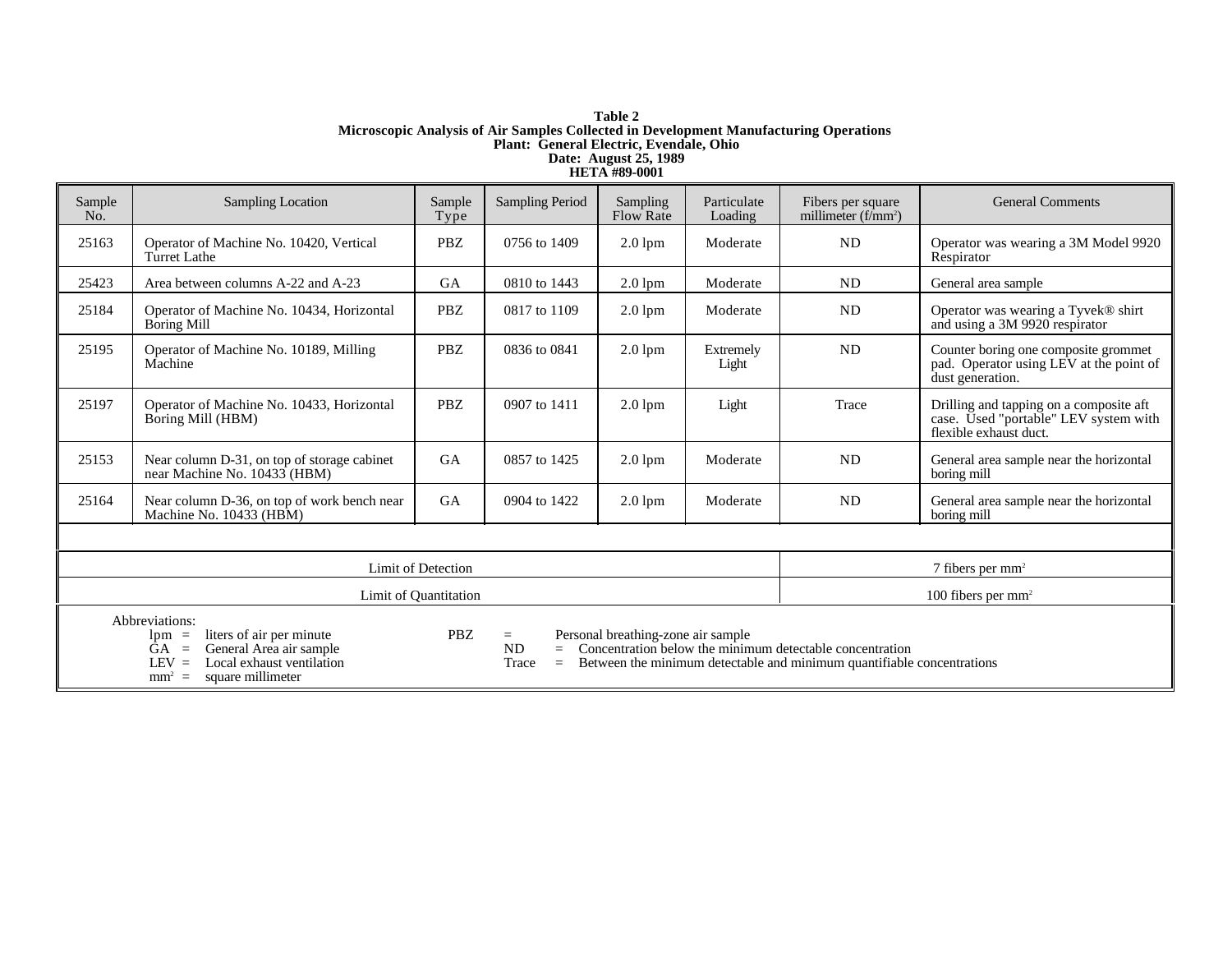#### **Table 3 Gravimetric Analysis of Air Samples Collected in Development Manufacturing Operations Plant: General Electric, Evendale, Ohio Date: August 25, 1989 HETA #89-0001**

| Sample No.                                                                                                                                                                                                                                                                                                                                      | Sampling Location                                                                                 | Sample Type                                    | Sampling Period | Sampling<br><b>Flow Rate</b> | Concentration,<br>milligrams per<br>cubic meter | <b>General Comments</b>                                                                                 |  |
|-------------------------------------------------------------------------------------------------------------------------------------------------------------------------------------------------------------------------------------------------------------------------------------------------------------------------------------------------|---------------------------------------------------------------------------------------------------|------------------------------------------------|-----------------|------------------------------|-------------------------------------------------|---------------------------------------------------------------------------------------------------------|--|
| OM-6929                                                                                                                                                                                                                                                                                                                                         | GA - Total<br>Area between Vertical Turret Lathe Machines,<br>Particulate<br>Nos. 10420 and 10412 |                                                | 0810 to 1443    | $3.01$ pm                    | 0.17                                            | Sample collected in work space between<br>these machines                                                |  |
| OM-6919                                                                                                                                                                                                                                                                                                                                         | Operator of Vertical Turret Lathe Machine No.<br>10420                                            | PBZ - Total<br>Particulate                     | 0758 to 1111    | $3.0 \text{ lpm}$            | 0.16                                            | Operator wearing a 3M 9920 respirator<br>while grinding the short vertical surface<br>of an aft casing. |  |
| OM-6921                                                                                                                                                                                                                                                                                                                                         | PBZ - Total<br>Material Support Operator<br>Particulate                                           |                                                | 0902 to 1412    | $3.0$ lpm                    | 0.07                                            | Part of the work day including cleaning<br>the work area                                                |  |
| OM-6916                                                                                                                                                                                                                                                                                                                                         | Area inside enclosure where milling and cutting<br>on composites were performed                   | GA - Total<br>Particulate                      | 0824 to 1439    | $3.0 \text{ lpm}$            | 0.11                                            | Sampler located inside the enclosure<br>where composite parts were milled and<br>cut                    |  |
| OM-6928                                                                                                                                                                                                                                                                                                                                         | Area inside enclosure where milling and cutting<br>on composites were performed                   | GA - Respirable<br>Particulate                 | 0824 to 1438    | $1.7$ lpm                    | 0.01                                            | Sampler located inside the enclosure<br>where composite parts were milled and<br>cut                    |  |
| OM-6918                                                                                                                                                                                                                                                                                                                                         | Near columns A-22 and A-23, between<br>Machines Nos. 10412 and 10420                              | GA - Respirable<br>Particulate                 | 0809 to 1443    | $1.7$ lpm                    | 0.06                                            | General area air sample collected near<br>Vertical Turret Lathes                                        |  |
|                                                                                                                                                                                                                                                                                                                                                 |                                                                                                   |                                                |                 |                              |                                                 |                                                                                                         |  |
| Minimum Detectable Concentration (assuming a 500 liter air sample)<br>0.02                                                                                                                                                                                                                                                                      |                                                                                                   |                                                |                 |                              |                                                 |                                                                                                         |  |
|                                                                                                                                                                                                                                                                                                                                                 | Minimum Detectable Concentration (assuming a 1000 liter air sample)                               |                                                | 0.01            |                              |                                                 |                                                                                                         |  |
|                                                                                                                                                                                                                                                                                                                                                 |                                                                                                   |                                                |                 |                              |                                                 |                                                                                                         |  |
|                                                                                                                                                                                                                                                                                                                                                 | 10.0 mg/m <sup>3</sup> (Total particulate)                                                        |                                                |                 |                              |                                                 |                                                                                                         |  |
|                                                                                                                                                                                                                                                                                                                                                 | OSHA Permissible Exposure Limit                                                                   | 5.0 mg/m <sup>3</sup> (Respirable particulate) |                 |                              |                                                 |                                                                                                         |  |
| Abbreviations:<br>GA<br>Personal breathing-zone air sample<br>General area air sample<br>$P BZ =$<br>$=$ .<br>Comments:<br>At the Vertical Turret Lathes (VTLs) the composite parts being machined were placed on a rotating turntable. One of the VTLs (Machine No. 10410) was surrounded by an metal<br>enclosure to contain the particulate. |                                                                                                   |                                                |                 |                              |                                                 |                                                                                                         |  |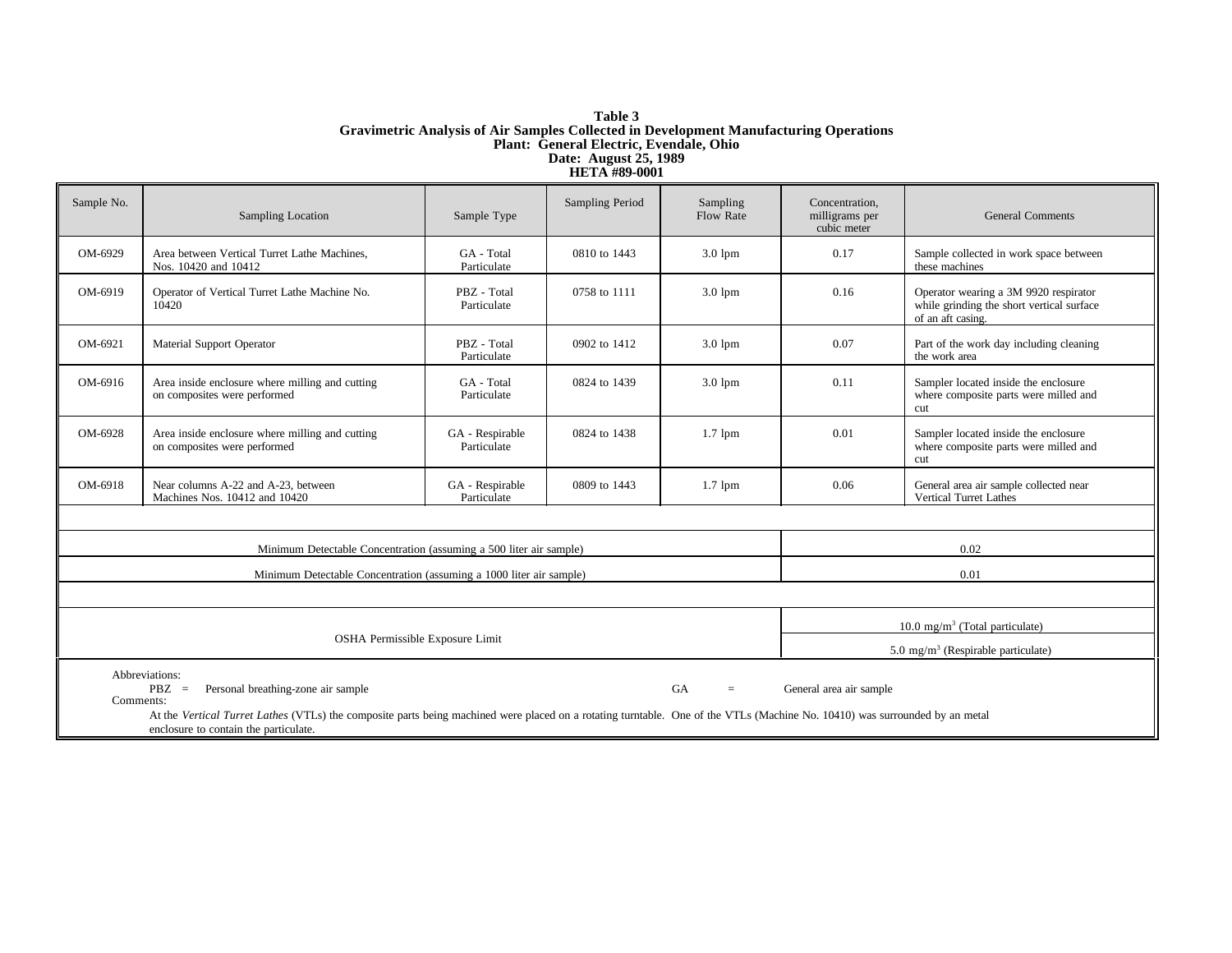# **APPENDIX A** Use of Skin Cleaners, Protective Clothing, and Barrier Creams

# **Skin Cleaners**

Skin cleaners remove dirt, grease, and hazardous substances from the skin. Unfortunately, detergents in the cleaners can act as irritants. In addition, the cleaners sometimes contain mild abrasives and proteolytic enzymes which are added to improve cleaning and which can also act as irritants. "Following repeated use of skin cleaners, especially those with abrasive substances, the skin barrier may be broken down, leading to penetration through the epidermis of any potentially harmful substance that the worker may be using. This is the major cause of industrial irritant hand dermatitis and is a frequent background condition upon which contact allergic sensitization develops."<sup>1</sup> The backs of the hands and forearms (where the protective layers of the skin are relatively thin compared to that of the palm) are particularly susceptible to irritant dermatitis. Cleaners that contain abrasives are best used on the palm and even there, sparingly.

Waterless hand cleaners are skin cleaners that work without water. They are formulated to remove difficult oil and grease stains that can not be easily removed with ordinary cleaners. The cleansing agent in a waterless hand cleaner can be a solvent, an organic amine or an anionic detergent. Some of these agents can be irritating. Solvent-containing products are the most irritating. Those which contain anionic detergents are less irritating. In general, waterless hand cleaners are less irritating to the skin than cleaners that contain abrasives. However, those that contain solvents should be used sparingly during the day and after use, the potentially irritating residual film should be washed off with mild soap and water. Waterless hand cleaners must be removed from the skin after use. If towels are used to remove these waterless cleaners, they may contain significant amounts of irritating materials by the end of a shift. Thus, towels should be replaced at frequent intervals; better still, disposable towels should be provided.

The following general rules are appropriate for many occupational exposures.<sup>2</sup>

- < Use the mildest soap for skin cleansing which will do the job.
- < Use waterless hand cleaners instead of abrasive soaps for removing difficult oil and grease stains on the backs of hands and forearms.
- < Use abrasive soaps only for removing difficult oil and grease stains on palmar skin.
- < Use waterless cleaners and abrasive soaps sparingly and only when necessary. Do not, however, use them on inflamed skin.
- < Wash the residual film of waterless hand cleaner off the skin with mild soap and water.
- < Use a skin moisturizer after contact with soap or detergent, particularly if frequent hand washing or contact with industrial detergent is unavoidable. This will help combat the skindrying effect of the detergent.

### **Protective Clothing**

Manufacturers of protective clothing provide guidelines for selection of materials for various types of exposure. However, these recommendations are qualitative and imprecise and almost never indicate the criteria upon which the evaluations were made. For example, aprons should cover the front of the body (to below the knees), be washable and lightweight, have heat-sealed seams without cloth stitching, and contain a trough at the base to prevent spillage onto footwear. They may need to be laundered daily.

Leather and canvas gloves can be used for handling dry materials. (Liquids make leather slippery and cause it to deteriorate.) Rubber and plastic gloves -- which come in surgical, household, and industrial varieties -- can be used for liquids. Natural rubber gloves can be made out of latex that contains isoprene and several additives. Synthetic rubber gloves may be made out of butyl rubber, neoprene, fluorocarbon rubber (such as Viton®), nitrile rubber, and styrene